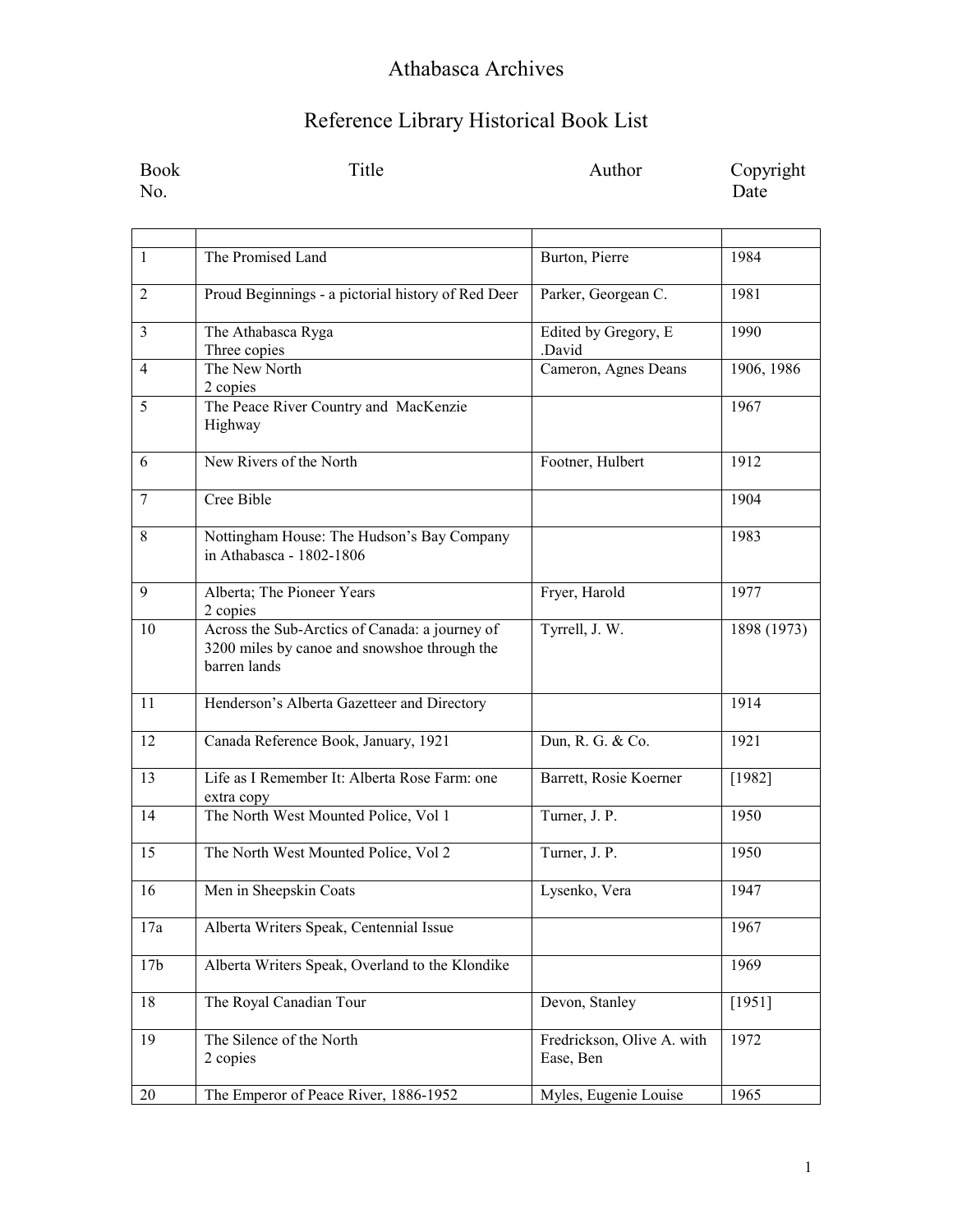| <b>Book</b>     | Title                                                                                                        | Author                                    | Copyright |
|-----------------|--------------------------------------------------------------------------------------------------------------|-------------------------------------------|-----------|
| No.             |                                                                                                              |                                           | Date      |
|                 |                                                                                                              |                                           |           |
| 21              | The Royal North West Mounted Police, a Corps<br>History                                                      | Chambers, Captain Earnest<br>J.           | [1906]    |
| 22              | Athabasca Landing; an Illustrated History: four<br>copies                                                    | Athabasca Historical<br>Society           | 1986      |
| 23a             | Historic Sites of Alberta                                                                                    | Dempsey, Hugh A.                          | [1970]    |
| 23 <sub>b</sub> | Historic Sites of Alberta                                                                                    | Published by the<br>Government of Alberta |           |
| 24              | Alberta Business Directory                                                                                   | Monarch Publishing Co                     | 1956      |
| 25              | Socio-Economic Overview of Northern Alberta                                                                  | Northern Alberta<br>Development Council   | 1981      |
| 26              | Alberta Industry and Resources                                                                               | Alberta Economic<br>Development           | 1984      |
| 27              | Principles of Law for Rural Albrta                                                                           |                                           | 1981      |
| 28              | Through the MacKenzie Basin - A Narrative of<br>the Athabasca and Peace River Treaty Expedition<br>of 1899   | Mair, Charles<br>MacFarlane, R.           | 1908      |
| 29              | Diamond Jubilee of the Confederation of Canada -<br>Sixty Years of Progress, 1867-1927                       |                                           | [1927]    |
| 30              | "West, nor'west" - A History of Alberta                                                                      | Horan, J. W.                              | 1945      |
| 31              | Report on the Royal Commission on Education in<br>Alberta, 1959                                              |                                           | 1959      |
| 32              | Blacks in Canada, in search of the promise, a<br>bibliographical guide to the History of Blacks in<br>Canada | Govia, Francine and Lewis,<br>Helen       | 1988      |
| 33              | The Athabasca Landing Trail<br>4 copies                                                                      | Denny, C. D.                              |           |
| 34              | A Register of Service - The Centennial History of<br>the Anglican Diocese of Athabasca                       | McCrum, Elizabeth M.                      | 1976      |
| 35              | Blacks in Deep Snow - Black Pioneers in Canada                                                               | Thomson, Colin A.                         | 1979      |
| 36              | The Unexploited West                                                                                         | Chambers, Ernest D.                       | 1975      |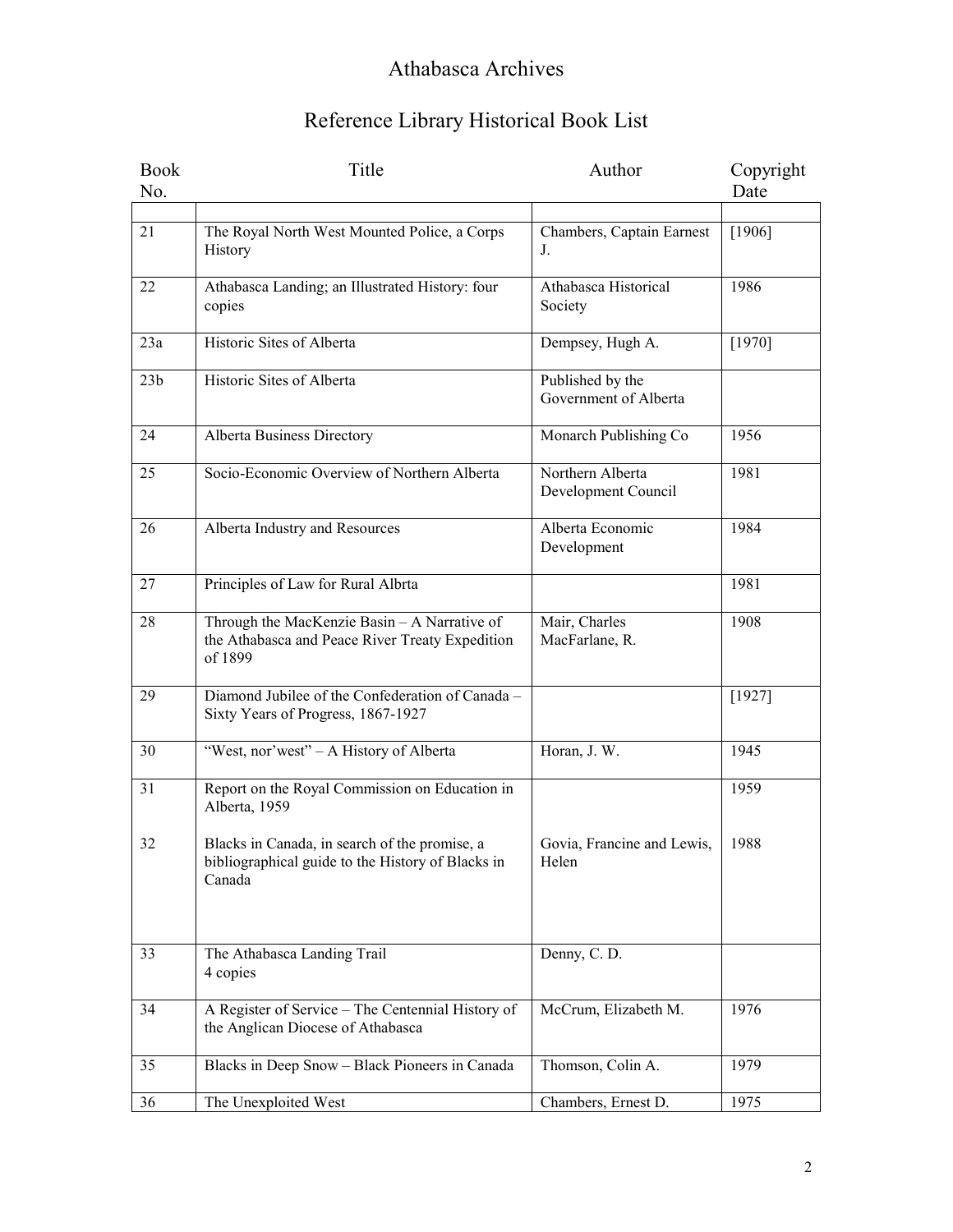| <b>Book</b><br>No. | Title                                                                                             | Author                                                                         | Copyright<br>Date |
|--------------------|---------------------------------------------------------------------------------------------------|--------------------------------------------------------------------------------|-------------------|
|                    |                                                                                                   |                                                                                |                   |
| 37                 | Pioneering the North in the dirty thirties                                                        | Needles, Herb                                                                  | 1975              |
| 38                 | Clover and Wild Strawberries - A History of the<br>Schools of the County of Athabasca<br>4 copies | Alberta Teachers<br>Association                                                | 1967              |
| 39                 | Athabasca Album: a pictorial history: 1875-1999<br>three extra copies                             | Archives of the Alice B.<br>Donahue Library and<br>Archives                    | 2000              |
| 40                 | Digest of the Merchantile Laws of Canada and<br>Newfoundland                                      | Anger, William Henry                                                           | 1913              |
| 41                 | <b>Treasured Recipes</b>                                                                          | Athabasca and Distriuct<br>Association for the<br>Mentally Retarded            |                   |
| 42                 | Athabasca Landing Trail - Application for<br>Designation<br>2 copies                              | <b>Trail North Foundation</b>                                                  | 1982              |
| 43                 | Blankets and Beads 2 copies                                                                       | MacGregor, James G.                                                            | 1949              |
| 44                 | The Klondike Rush Through Edmonton                                                                | MacGregor, James G.                                                            | 1970              |
| 45                 | A Bibliography of the Prairie Provinces to 1953<br>2 copies                                       | Peel, Bruce Braden                                                             | 1973              |
| 46                 | From Out of the Wilderness<br>3 copies; one not in good repair                                    | Eight Horizons Historical<br>Society                                           | 1986              |
| 47                 | Colinton and Districts, Yesterday and Today<br>2 copies                                           | History Book Club                                                              |                   |
| 48                 | Forests, Furrows, and Faith - A History of Boyle<br>and District: three extra copies              | <b>Boyle and District</b><br><b>Historical Society</b>                         | 1982              |
| 49                 | Rolling Hills and Whispering Pines - A Peek at the<br>Past (2 volume set)                         | Nestow, Tawatinaw,<br>Rochester, Perryvale<br><b>Historical Book Committee</b> | 1985              |
| 50                 | Paddle Wheels to Bucket-Wheels on the Athabasca<br>3 copies                                       | MacGregor, James G.                                                            | 1974              |
| 51                 | Story of Rural Municipal Government in Alberta<br>1909-1983                                       |                                                                                |                   |
| 52                 | Alberta, 1954-1979 A Provincial Bibliography                                                      | Strathern, Gloria M.                                                           | 1982              |
| 53                 | Proof-of-age Documents in Alberta. A surname<br>index $1863$ to $1969$ 3 copies                   | Documentary Heritage<br>Society of Alberta                                     | 1998              |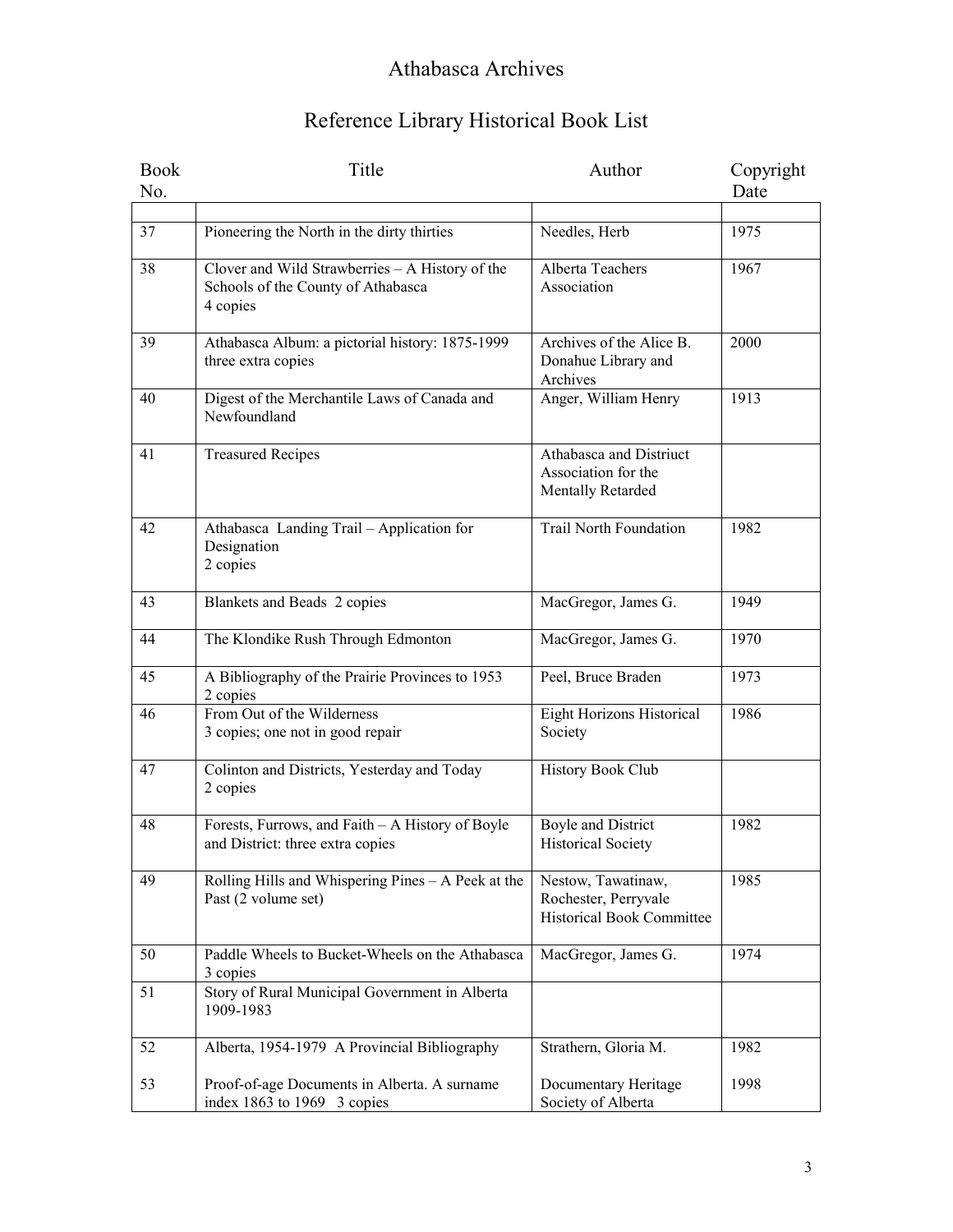| <b>Book</b><br>No. | Title                                                                                                               | Author                                                        | Copyright<br>Date    |
|--------------------|---------------------------------------------------------------------------------------------------------------------|---------------------------------------------------------------|----------------------|
| 54                 | The Keystone Legacy: Recollections of a black<br>Settler                                                            | Hooks, Gwen                                                   | 1997                 |
| 55                 | The Genealogy of the First Metis Nation . The<br>Development and Dispersal of the Red River<br>Settlement 1820-1900 | Compiled by D.N. Sprague<br>and R.P.Frye                      | 1983                 |
| 56                 | Echoes Along the Athabasca River                                                                                    | Smith Half Century Plus -<br><b>Historical Book Committee</b> | 1984                 |
| 57                 | Seeds of Pine                                                                                                       | Murphy, Emily (Janey<br>Canuck)                               | 1914                 |
| 58                 | On the North Trail. The Treaty 8 Diary of<br>O.C.Edwards                                                            | Edited by David Leonard<br>and Beverly Whalen                 | 1999                 |
| 59                 | Treaty 8 Revisited: selected papers on the 1999<br>Centennial Conference                                            | Editors: Duff Crerar and<br>Jaroslav Petryshyn                | Winter,<br>1999-2000 |
| 60                 | Alberta's North A History, 1890-1950                                                                                | Wetherell, Donald and<br>Kmet, Irene R.A.                     | 2000                 |
| 61                 | Hylo - Venice Harvest of Memories                                                                                   | Hylo-Venice Histroy Book<br>Committee                         | 2000                 |
| 62                 | Community Potpourri (2 copies)                                                                                      | Lyall, Vicki                                                  | [1981]               |
| 63                 | Our Place in the Province, Grade 3 (2 copies)                                                                       | Thomson, Arthur                                               | 1982                 |
| 64                 | Our Place in the Province, Grade 4 (3 copies)                                                                       | Thomson, Arthur                                               | 1982                 |
| 65                 | Our Place in the Province, Grade 5 (3 copies)                                                                       | Thomson, Arthur                                               | 1982                 |
| 66                 | Our Place in the Province, Grade 6 (3 copies)                                                                       | Thomson, Arthur                                               | 1982                 |
| 67                 | Lac La Biche Chronicles: the early years                                                                            | Portage College and Town<br>of Lac La Biche                   | 1999                 |
| 68                 | A Spark in the Wilderness (2 copies)                                                                                | Anglican Church                                               | [1993]               |
| 69                 | Homesteaders Trails to the Peace River Country                                                                      | Grande Prairie Pioneer<br>Museum Society                      |                      |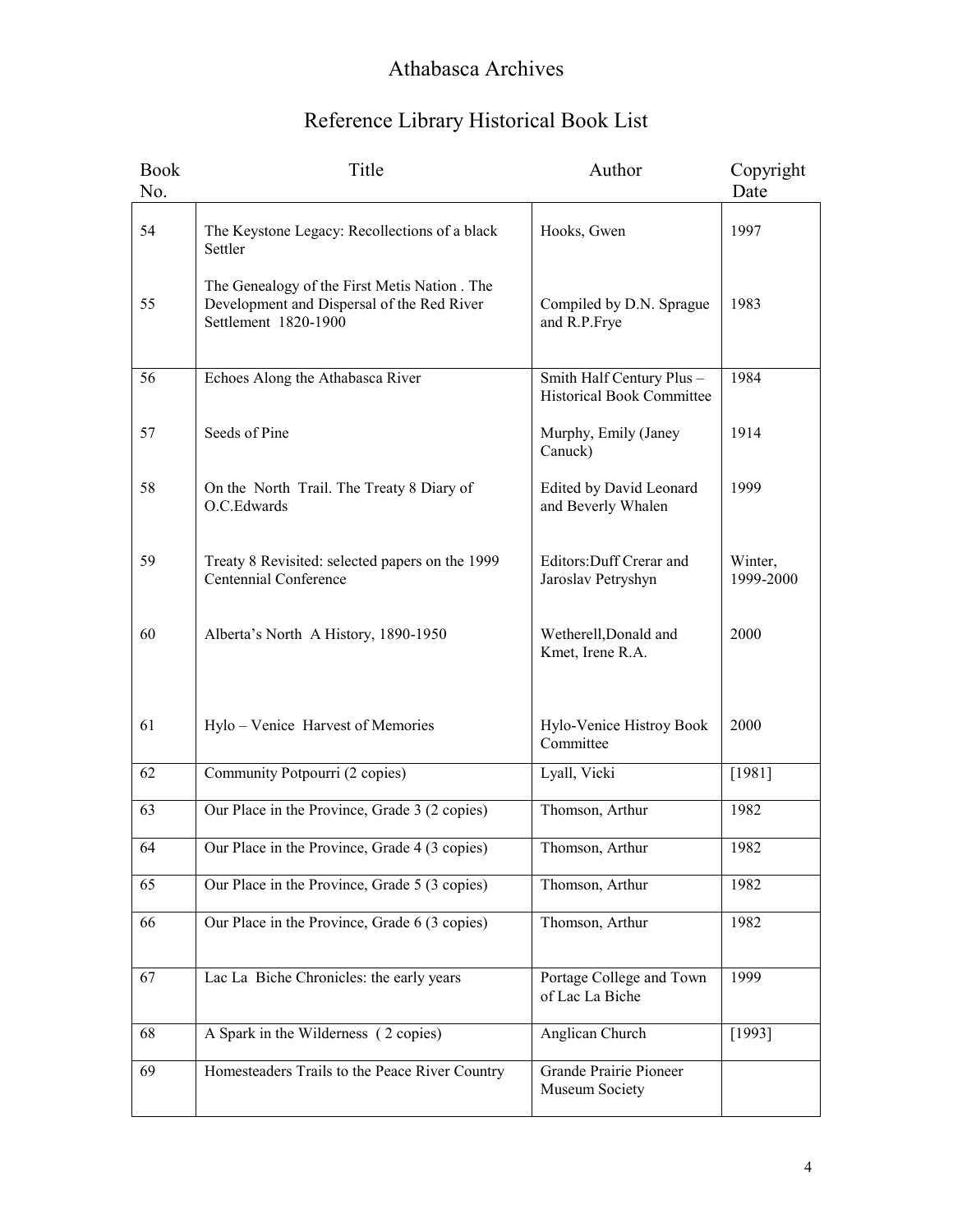| <b>Book</b> | Title                                                               | Author                    | Copyright |
|-------------|---------------------------------------------------------------------|---------------------------|-----------|
| No.         |                                                                     |                           | Date      |
|             |                                                                     |                           |           |
| 70          | Socio-economic Assessment Study - Greater                           | Woods Gordon              | 1982      |
|             | County of Athabasca Area                                            |                           |           |
|             | Technical and Program Reports (2 copies)                            |                           |           |
| 71          | Trends in Northern Alberta - A Statistical                          | Northern Alberta          | 1981      |
|             | <b>Overview 1971-1979</b>                                           | Development Council       |           |
| 72          | Wandering River History; the past is what made                      | Wandering River Women's   | 1993      |
|             | today                                                               | Institute                 |           |
|             |                                                                     |                           |           |
| 73          | A Picture History of Alberta                                        | Cashman, Tony             | 1979      |
|             |                                                                     |                           |           |
|             |                                                                     |                           |           |
| 74          | The Land of Twelve-foot Davis                                       | MacGregor, James G.       | 1952      |
| 75          | Contribution to Plains Prehistory                                   | Burley, David, editor     | 1985      |
|             |                                                                     |                           |           |
| 76          | Prehistoric Cultural Dynamics of the Lac La Biche                   | McCullough, Edward J.     | 1982      |
|             | Region                                                              |                           |           |
|             |                                                                     |                           |           |
| 77          | Furrows, Faith and Fellowship                                       | Priestly, Norman and      | 1967      |
|             |                                                                     | Swindlehurst, Edward B.   |           |
| 78          | Sharing the past of the New Pine Creek District                     | New Pine Creek History    | 2000      |
|             |                                                                     | <b>Book Committee</b>     |           |
|             |                                                                     |                           |           |
| 79          | The Ukrainian Bloc Settlement in East Central                       | Martynowych, Orest T.     | 1985      |
|             | Alberta, 1890-1930                                                  |                           |           |
|             |                                                                     | Zinovich, Jordan          | 1992      |
| 80          | Battling the Bay: The Turn of the Century<br>Adventures of Ed Nagle |                           |           |
|             |                                                                     |                           |           |
| 81          | Flying the Frontiers, A Half-million Hours of                       | Matheson, Shirlee Smith   | 1994      |
|             | <b>Aviation Adventure</b>                                           |                           |           |
|             |                                                                     |                           |           |
| 82          | On the Banks of the Slave                                           | Tourism Committee, Fort   | 1974      |
| 83          | Singing Wires - The Telephone in Alberta                            | Smith, NWT                | 1972      |
|             |                                                                     | Cashman, Tony             |           |
|             |                                                                     |                           |           |
| 84          | Boomer: My Life with Peter, Don and Ralph                           | Adair, Al "Boomer", with  | 1994      |
|             |                                                                     | Dolphin, Frank            |           |
|             |                                                                     |                           |           |
| 85          | Reflections From Across the River                                   | Northern Heights          | 1994      |
|             | 2 copies                                                            | <b>Historical Society</b> |           |
| 86          | Ribbon of Water and Steamboats North, a history                     | Comfort, D.J.             | 1974      |
|             | of Fort McMurray, Alberta, 1870-1898                                |                           |           |
|             |                                                                     |                           |           |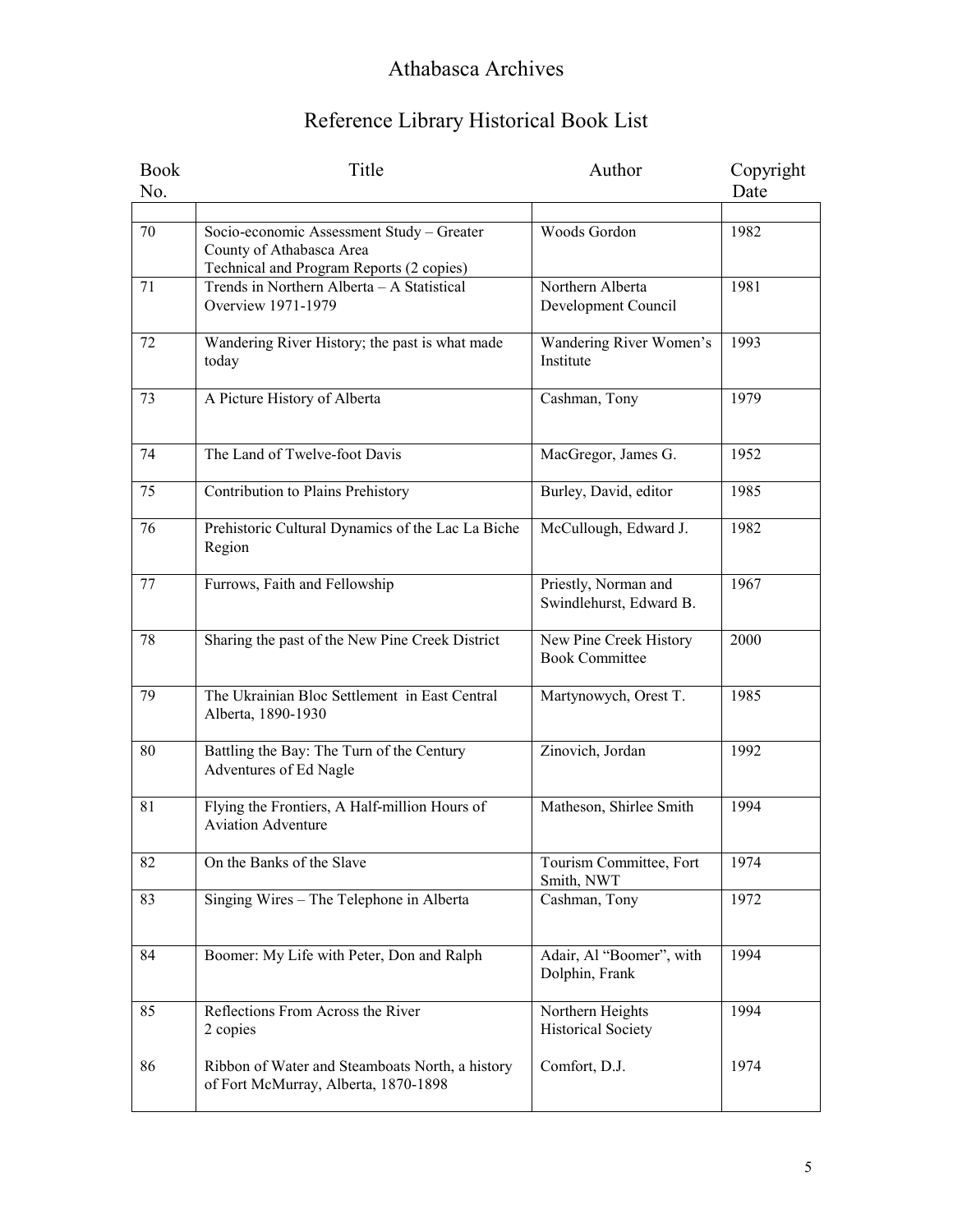| <b>Book</b> | Title                                                                       | Author                                     | Copyright  |
|-------------|-----------------------------------------------------------------------------|--------------------------------------------|------------|
| No.         |                                                                             |                                            | Date       |
|             |                                                                             |                                            |            |
| 87          | The Black Canadians                                                         | Carter, Velma and Carter,                  | 1989       |
|             |                                                                             | Levero (Lee)                               |            |
| 88          | Remember Me as You Pass By: Stories From<br>Prairie Graveyards - Two copies | Millar, Nancy                              | 1994       |
|             |                                                                             |                                            |            |
| 89          | Statutes of Canada, Edward VII, 1907                                        |                                            | 1907       |
|             |                                                                             |                                            |            |
| 90          | Alberta Index to Registration of Births, Marriages,                         | Alberta Genealogical                       | 1995       |
|             | and Deaths, 1870-1905                                                       | Society                                    |            |
| 91          | Guide to Oral History Collections in Canada                                 | Fortier, Normand                           | 1993       |
|             |                                                                             |                                            |            |
| 92          | Western Provinces of Canada, January 1938:                                  | Dun & Bradstreet                           | 1938       |
|             | Mercantile Agency Reference Book                                            |                                            |            |
|             |                                                                             |                                            |            |
| 93          | Edmonton, Alberta Capital                                                   | Esdale Press & McDermid                    | 1914       |
|             |                                                                             | Engraving                                  |            |
|             |                                                                             |                                            |            |
| 94          | Clyde; a place to call home<br>2 volumes                                    | Clyde History Book                         | 2000       |
|             |                                                                             | Committee                                  |            |
|             |                                                                             |                                            |            |
| 95          | Our Trail Northa true story of pioneering in the                            | Van Kleek, Edith                           | 1980       |
|             | Peace River Country of Northern Alberta                                     |                                            |            |
| 96          | The Red Cross Lady                                                          | Cormack, Barbara Villy                     | 1960       |
|             | 3 copies                                                                    |                                            |            |
| 97          | Where Friends and Rivers Meet: Flatbush and                                 | Flatbush Silver Threads                    | 1986       |
|             | <b>Surrounding Districts</b>                                                | Fifty Plus Club History                    |            |
|             | Also: $2nd$ edition 1996                                                    | <b>Book Committee</b>                      |            |
| 98          |                                                                             |                                            | 1988       |
|             | Dreams and Determination: A History of<br><b>Grassland and Districts</b>    | <b>Grassland History Book</b><br>Committee |            |
|             |                                                                             |                                            |            |
|             |                                                                             |                                            |            |
| 99          | Health Units of Alberta                                                     | Schartner, Adelaide                        | 1982       |
|             |                                                                             |                                            | (2 copies) |
| 100         | Archaeological Research at Calling Lake, Northern                           | Gruhn, Ruth                                |            |
|             | Alberta                                                                     |                                            | 1981       |
| 101         | Alberta                                                                     | Kroetsch, Robert                           |            |
|             |                                                                             |                                            | 1968       |
|             |                                                                             |                                            |            |
|             |                                                                             |                                            |            |
| 102         | True Grit and Whimsy, a collection of poetry                                | Merchant, H.B. (Bert)                      | 1999       |
| 103         | Alberta at the Turn of the Century                                          | Provincial Archives of                     | 1975       |
|             | 2 copies                                                                    | Alberta Publication No.2                   |            |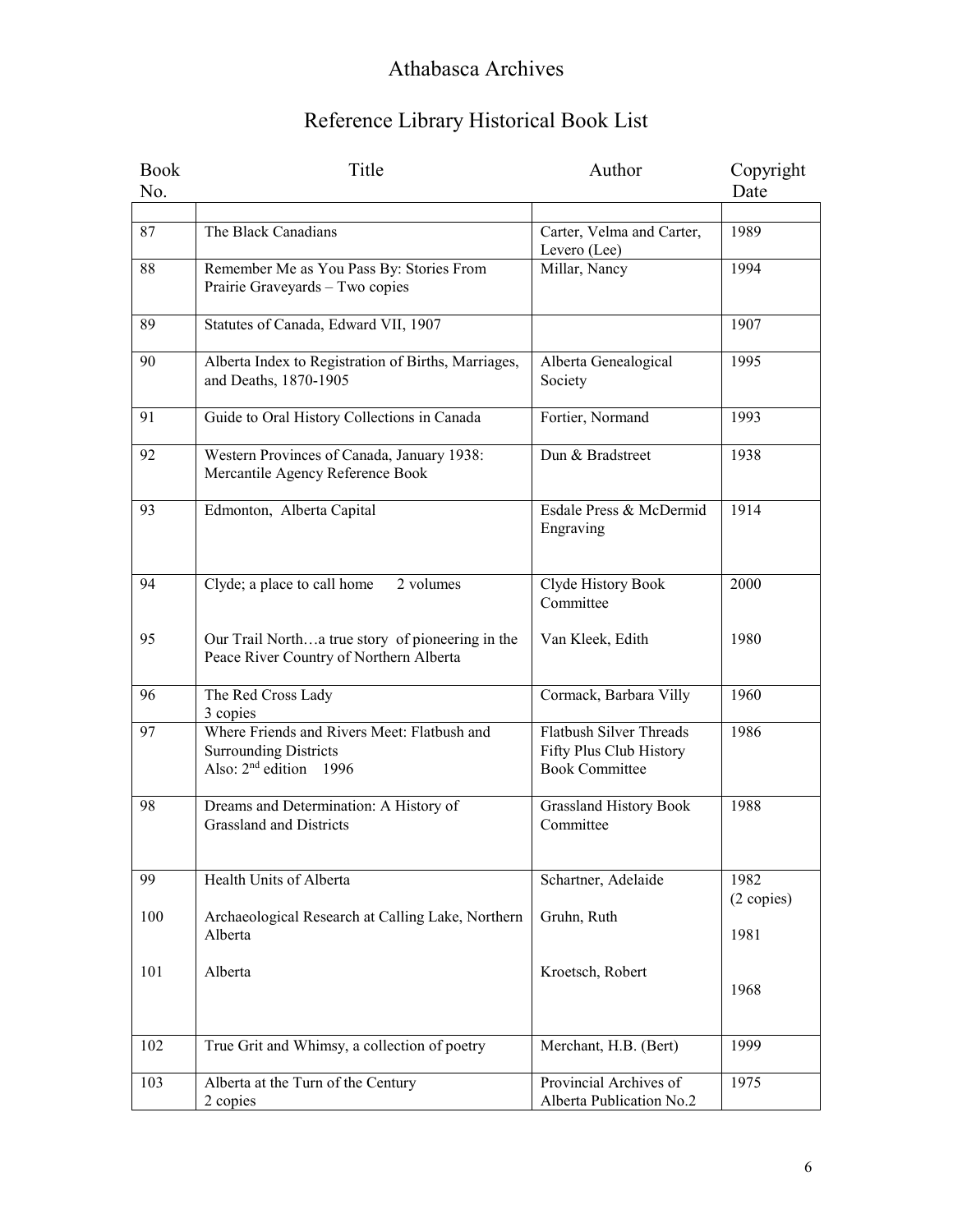| <b>Book</b> | Title                                                                                    | Author                                                                                        | Copyright |
|-------------|------------------------------------------------------------------------------------------|-----------------------------------------------------------------------------------------------|-----------|
| No.         |                                                                                          |                                                                                               | Date      |
|             |                                                                                          |                                                                                               |           |
| 104         | Alberta. An index to Birth, Marriage and Death<br>Registrations prior to 1900 Two copies | Documentary Heritage<br>Society of Alberta                                                    | 1999      |
| 105         | Index to the 1901 Census District of Alberta                                             | Alberta Genealogical<br>Society, Edmonton Branch                                              | 1999      |
| 106         | Boats and Barges on the Belly River                                                      | Johnston, Alexander,<br>compiled by;<br>Lethbridge Branch<br>Historical Society of<br>Alberta | [1966]    |
| 107         | Khvylia, celebrating 100 years with song                                                 |                                                                                               | 1991      |
| 108         | Wheels of Progress: A History of Dapp and<br>Districts                                   | Dapp and District Reunion                                                                     | 1982      |
| 109         | Athabasca Seasons, a memoir: three extra copies                                          | Reid, Audrey Weldon                                                                           | 2003      |
| 110         | Vision of an Ordered Land: The Story of the<br>Dominion Land Survey                      | MacGregor, James G.                                                                           | 1981      |
| 111         | To Conserve A Heritage                                                                   | Lewis, Margaret                                                                               | 1979      |
| 112         | The long trail, the story of a pioneer family                                            | Baldwin, Beulah                                                                               | 1992      |
| 113         | Peace River Past: A Canadian Adventure                                                   | MacDonald, David L.                                                                           | 1981      |
| 114         | Tides in the West: A Wheat Pool History                                                  | Nesbitt, Leonard D.                                                                           | 1960      |
| 115         | Alberta Revisited                                                                        | Liddell, Ken                                                                                  | 1960      |
| 116         | Service: The Story of the Canadian Legion, 1925-<br>1960                                 | Bowering, Clifford H.                                                                         | 1960      |
| 117         | A History of Alberta                                                                     | MacGregor, James G.                                                                           | 1972      |
| 118         | TransAlta Utilities: 75 Years of Progress                                                | Andruschuk, Sue                                                                               | [1986]    |
| 119         | Farm Credit 50 Years                                                                     | Farm Credit Corporation                                                                       |           |
| 120         | A History of Fort Chipewyan                                                              | Brady, Archange J. sgm                                                                        |           |
| 121         | Calgary Cavalcade                                                                        | MacEwan, Grant                                                                                | 1958      |
| 122         | <b>Indian Names for Alberta Communities</b>                                              | Dempsey, Hugh A.                                                                              | 1969      |
| 123         | The Ecstasy of Rita Joe and Other Plays<br>2 copies                                      | Ryga, George                                                                                  | 1971      |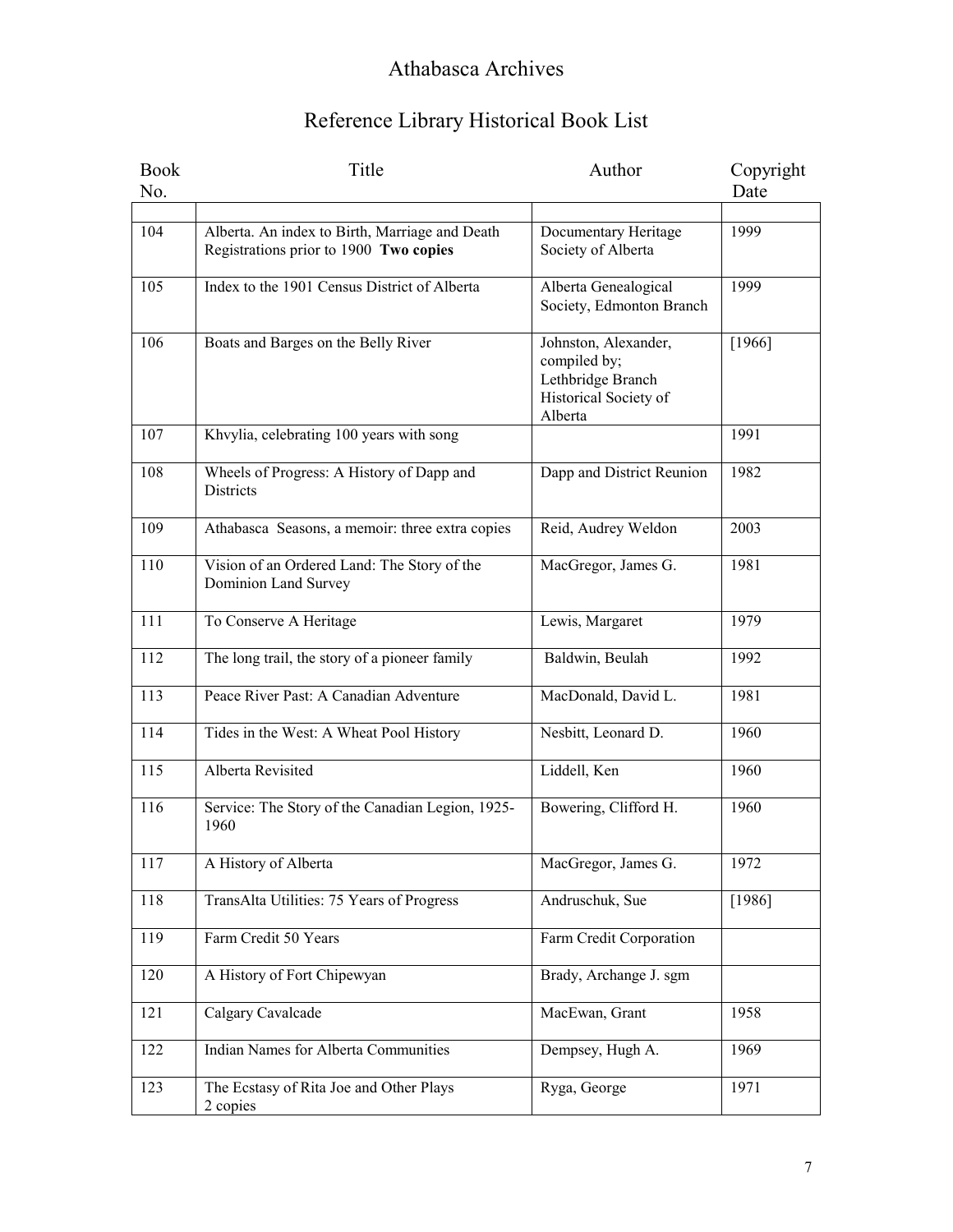| Reference Library Historical Book List |  |  |
|----------------------------------------|--|--|
|                                        |  |  |

| <b>Book</b> | Title                                                                                    | Author                 | Copyright |
|-------------|------------------------------------------------------------------------------------------|------------------------|-----------|
| No.         |                                                                                          |                        | Date      |
| 124         | Place Names of Alberta                                                                   | Geographic Board of    | 1928      |
|             |                                                                                          | Canada                 |           |
| 125         | Over 2000 Place Names of Alberta                                                         | Holmgren, Eric         | 1976      |
| 126         | The Edmonton Story                                                                       | Cashman, A. W. (Tony)  | 1956      |
| 127         | The Place We Call Home: a history of Fort<br>McMurray, as its people remember, 1778-1980 | Huberman, Irwin        | 2001      |
| 128         | Indians of the Prairie Provinces                                                         | Indian Affairs Branch  | 1960      |
| 129         | Pass the McMurray Salt Please                                                            | Comfort, Darlene J.    | 1975      |
| 130         | Covered Wagon                                                                            | Frieholtz, Zinnia Jane | 1967      |
| 131         | Sodbusters Invade the Peace                                                              | Bezanson, A. M.        | 1954      |
| 132         | Galaxy of Gold                                                                           | Kinsmen Clubs          | 1980      |
| 133         | Prairie Twins, Alberta and Saskatchewan<br>Photographic Memories, 1905-2005              | Holt, Faye Reineberg   | 2005      |
| 134         | The Development of Education in Canada                                                   | Phillips, C. E.        | 1957      |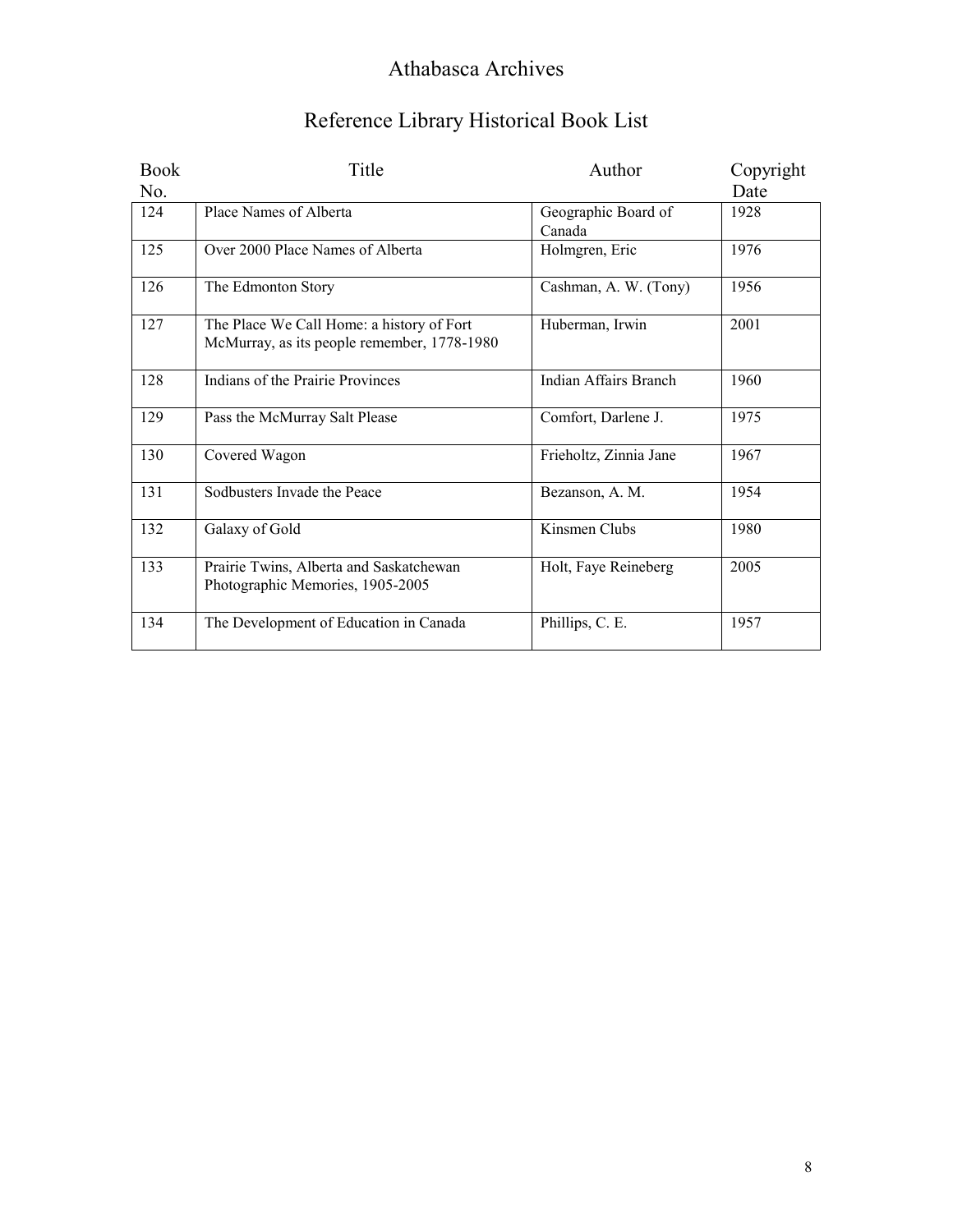| <b>Book</b><br>No. | Title                                                                                                        | Author                                                                      | Copyright<br>Date |
|--------------------|--------------------------------------------------------------------------------------------------------------|-----------------------------------------------------------------------------|-------------------|
| 135                | Our Women in Uniform                                                                                         | Todd, Ginny Belcourt                                                        | 2004              |
| 136                | Index of Death Notices from Athabasca<br>Newspapers, 1909-1959                                               | Stewart, Flora and John                                                     | 1998              |
| 137                | From Poland to Canada; a journey into tomorrow,<br>the John and Zofia Staszewski Family story: two<br>copies | Shwaga, Dora                                                                | 2004              |
| 138                | The Hudson's Bay Company Catalogue No.58,<br>1910-1911                                                       |                                                                             | 1977              |
| 139                | D.H.Lawrence's Response to Russian Literature                                                                | Zytaruk, George J.<br>He was Edwin Parr School<br>Principal from 1959-1963. | 1971              |
| 140                | The Dene, a statement of rights                                                                              | Dene of the N.W                                                             |                   |
| 141                | History of the Athabasca Oil Sands Region, 1890<br>to 1960's: Volume 1:Socio-economic<br>Development         | Alberta Oil Sands<br><b>Environmental Research</b><br>Program               | 1980, Sept        |
| 142                | History of the Athabasca Oil Sands Region, 1890-<br>1960's Volume II, Oral History                           | Alberta Oil Sands<br><b>Environmental Research</b><br>Program               | 1980, Sept.       |
| 143                | With Unshakeable Persistence                                                                                 | McLachlan, Elizabeth                                                        | 1999              |
| 144                | Justice on the Peace; the law and lawyers in<br>Alberta's Northwest                                          | Marshall, Ernest A.                                                         | 2003              |
| 145                | As Long as this Land Shall Last, a history of<br>Treaty 8 and Treaty 11, 1870-1939                           | Fumoleau, Rene                                                              | 2004              |
| 146                | Ribbons of Steel, the story of the northern Alberta<br>railways                                              | Schneider, Ena                                                              | 2002              |
|                    | The Story behind Alberta Names                                                                               |                                                                             |                   |
| 147                | Island Lake, Ripples and Reflections                                                                         | Sanders, Harry Max                                                          | 2003              |
| 148                | Canadian National's Western Depots, the country<br>stations in western Canada                                |                                                                             | 2005              |
| 149                | Epic Wanderer; David Thompson and the<br>Mapping of the Canadian West                                        | Bohi, Charles                                                               | 1977              |
| 150                | Frontier Spirit; the brave women of the Klondike                                                             | Jenish, D'Arcy                                                              | 2003              |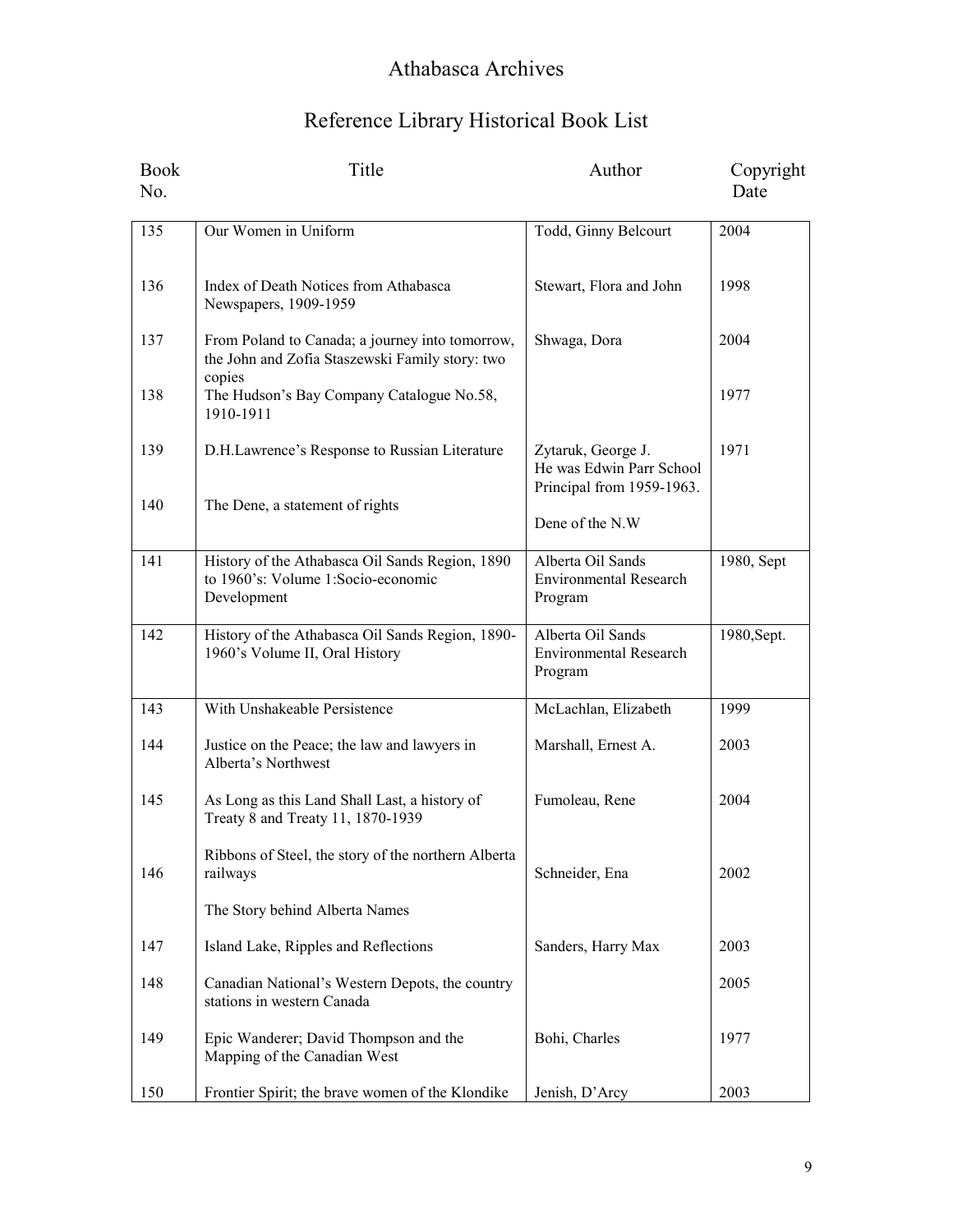| <b>Book</b><br>No. | Title                                                                                                                                        | Author                                                                                               | Copyright<br>Date |
|--------------------|----------------------------------------------------------------------------------------------------------------------------------------------|------------------------------------------------------------------------------------------------------|-------------------|
|                    |                                                                                                                                              |                                                                                                      |                   |
| 151                | The Tin Box                                                                                                                                  | Duncan, Jennifer                                                                                     | 2003              |
| 152                |                                                                                                                                              | Kennedy, Holly (Holt)                                                                                | 2005              |
| 153                | The First Fifty Years                                                                                                                        | <b>Westlock and District</b><br>Pastoral Charge, United<br>Church of Canada                          |                   |
| 154                | A Builder of the Northwest: The Life and Times<br>of Richard Secord, 1860-1935<br>2 copies                                                   | Leonard, David; McIsaac<br>John; Jameson, Sheilagh;<br>compilers. Secord,<br>Richard Y.; Supervision | 1981              |
| 155                | A Chronicle of the Canadian West, NWMP<br>Report for 1875                                                                                    | Historical Society of<br>Alberta                                                                     | 1975              |
| 156                | The Prairie West to 1905                                                                                                                     | Thomas, Lewis G.;<br>General Editor                                                                  | 1975              |
| 157                | From Poland to Canada; a journey into Polish<br>Folklore                                                                                     | Pacholok, S.Agnes                                                                                    | 2005              |
| 158                | Laying down the Lines, a history of land surveys<br>in Alberta                                                                               | Larmour, Judy                                                                                        | 2005              |
| 159                | Pioneering with a Piece of Chalk; the one-room<br>country schools of Alberta, 1885-1982                                                      | Baergen, William Peter                                                                               | 2005              |
| 160                | The Alberta Forest Service, 1930-2005<br>Two copies                                                                                          | Murphy, Stevenson,<br>Quintilio, Ferdinand                                                           | 2006              |
| 161                | In the Promised Land of Alberta's North. The<br>Northern Journal of Katherine Hughes (Summer<br>1909) Two copies Archives Society of Alberta | Edited by Ken Kaiser and<br>Merrily Aubrey                                                           | 2006              |
| 162                | Wandering River History Book-1968                                                                                                            | <b>Wandering River</b><br>Women's Institute                                                          | 1968              |
| 163                | Paul and Mary Gudjurgis: Lithuanian Refugees<br>2 copies                                                                                     | Compiled by Paul<br>Gudjurgis, Jr.                                                                   | 2006              |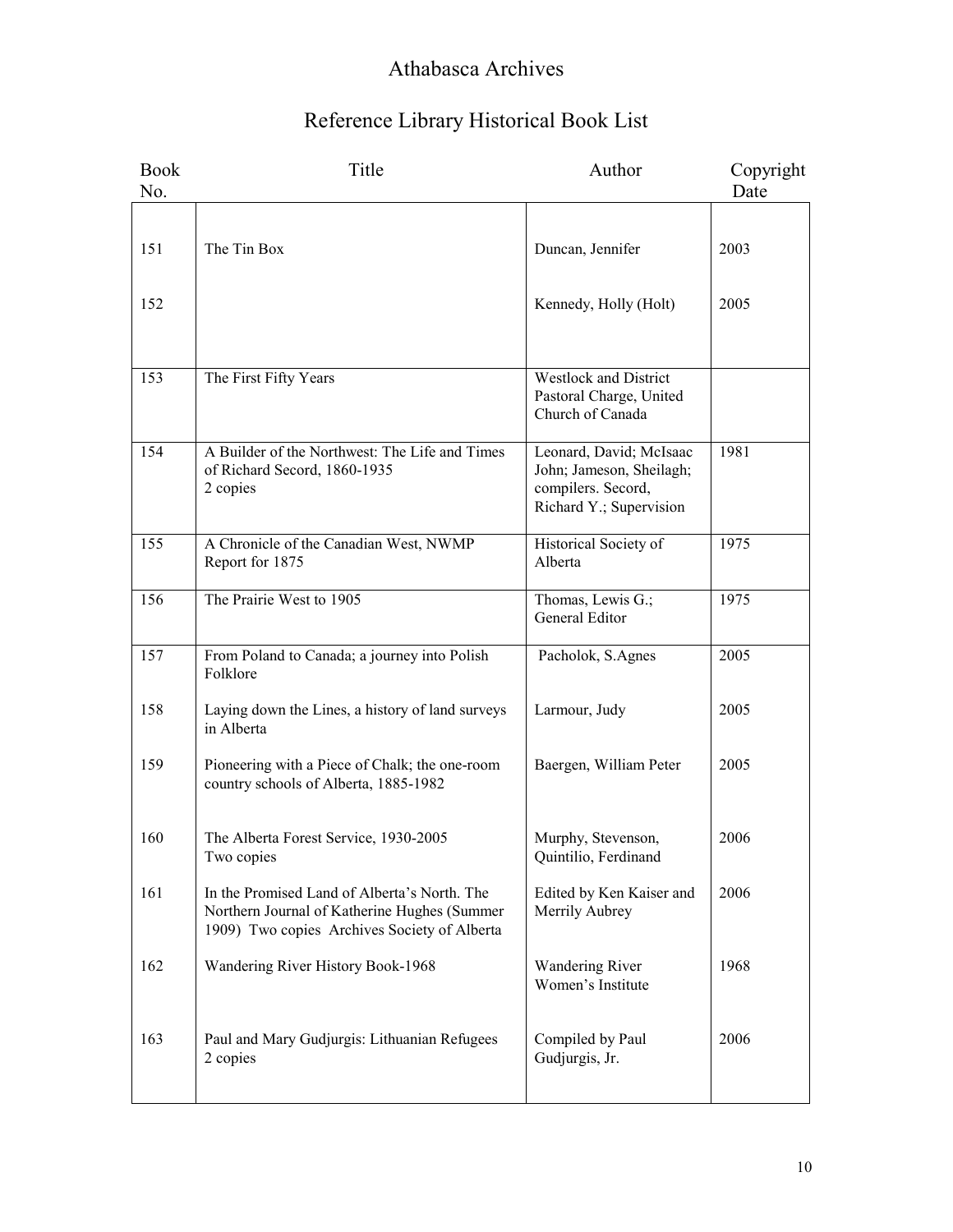| <b>Book</b><br>No. | Title                                                                                       | Author                                                                                   | Copyright<br>Date |
|--------------------|---------------------------------------------------------------------------------------------|------------------------------------------------------------------------------------------|-------------------|
|                    |                                                                                             |                                                                                          |                   |
| 164                | Prairie Forum, Volume 5, Number 2                                                           |                                                                                          | 1980              |
| 165                | The Penny Tree                                                                              | Holly Kennedy (Holt)                                                                     | 2007              |
| 166                | Colinton & Districts; Yesterday & Today                                                     | <b>Colinton History</b><br>Committee                                                     | 2007              |
| 167                | Many Foundations; historic churches of Alberta                                              | Oakwell, Mary                                                                            | 2006              |
| 168                | The Tar Sands                                                                               | Pratt, Larry                                                                             | 1976              |
|                    |                                                                                             |                                                                                          |                   |
| 169                | Ukrainian Vernacular Architecture in Alberta;<br>Historic Sites Service Occasional Paper #1 | Lehr, John                                                                               | 1976              |
| 170                | The Silver Compass: five extra copies                                                       | Kennedy, Holly (Holt)                                                                    | 2008              |
| 171                | William Bleasdell Cameron; a Life of Writing and<br>Adventure 2 copies                      | Hendriks, Robert W.                                                                      | 2008              |
| 172                | Fieldmen: the first forty years                                                             | The Association of<br>Alberta Agricultural<br>Fieldmen and Agriculture<br>Service Boards | 1987              |
| 173                | <b>Terminal Moraine</b>                                                                     | Ian Letourneau                                                                           | 2008              |
| 174                | Footprints past and present: history of Boyle and<br>District Book II                       | Boyle and District History                                                               | 2009              |
| 175                | Handbook of Chemistry and Physics, 31 ed                                                    | <b>Book Society</b><br>Hodgman, Charles D.                                               | 1949              |
| 176                | The Process of Rural Settlement in the Athabasca<br>Area, Alberta; UofA MA thesis           | editor                                                                                   | 1970              |
| 177                | Our Place in the Province, teaching guide<br>Grade 3                                        | Stone, Donald Norman<br>George<br>Thomson, Arthur H.                                     | 1982              |
| 178                | Our Place in the Province, teaching guide<br>Grade 4                                        | Thomson, Arthur H.                                                                       | 1982              |
| 179                | Our Place in the Province, teaching guide                                                   |                                                                                          | 1982              |
| 180                | Grade 5<br>Our Place in the Province, teaching guide<br>Grade 6                             | Thomson, Arthur H.<br>Thomson, Arthur H.                                                 | 1982              |
| 181                | All I Need Now are some chickens, a cow, and a                                              |                                                                                          | 2009              |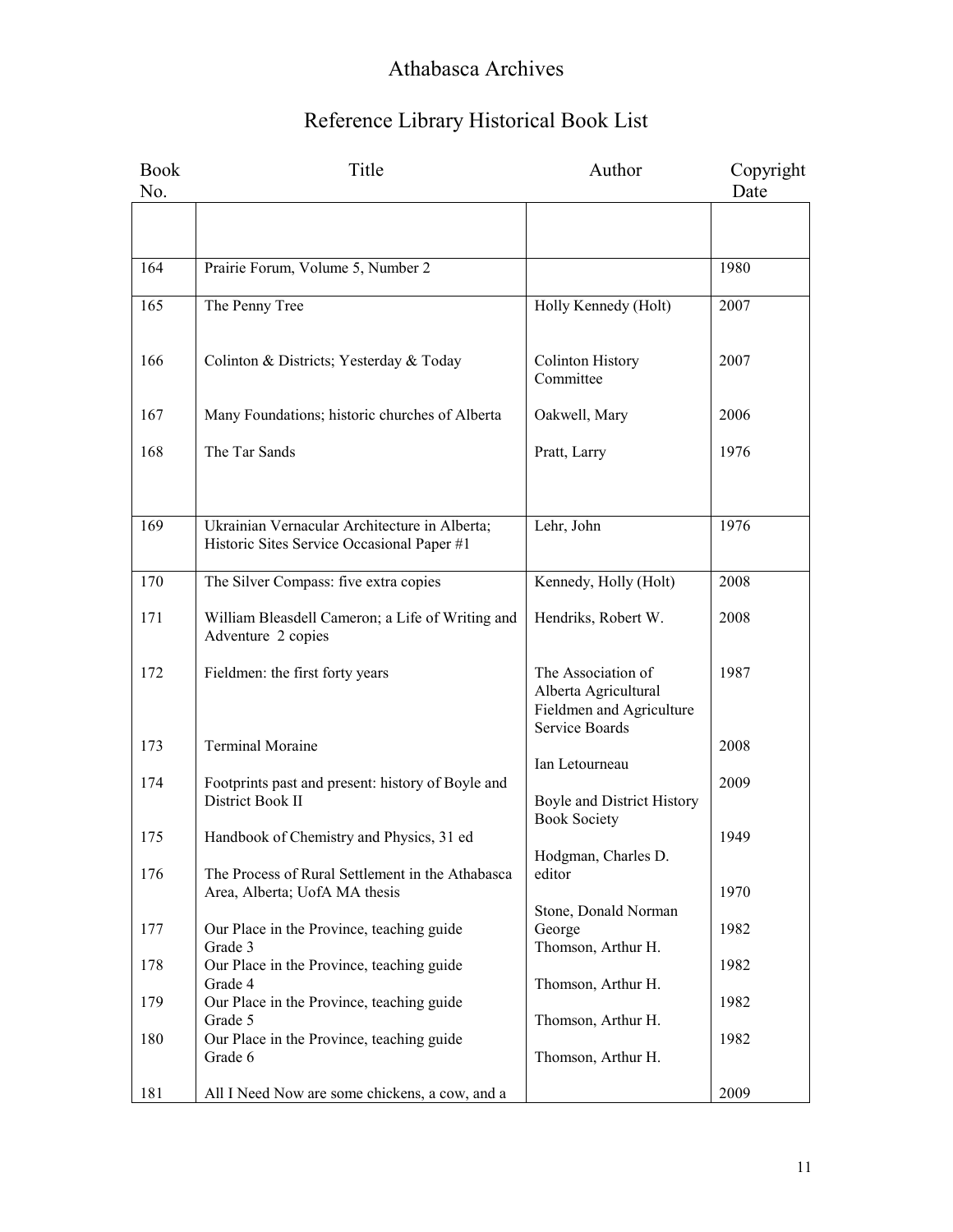| <b>Book</b><br>No. | Title                                                                                                                                                                                   | Author                                        | Copyright<br>Date |
|--------------------|-----------------------------------------------------------------------------------------------------------------------------------------------------------------------------------------|-----------------------------------------------|-------------------|
|                    | wife: two extra copies                                                                                                                                                                  | Armfelt, Richard M.<br>compiler               |                   |
| 182                | Tawatinaw Valley Residential Development;<br>Wildlife Impact and Recommendations                                                                                                        | McFeteridge, Robert J.                        | 1977              |
| 183                | Clyde: A Short History of Clyde and Distict                                                                                                                                             | Hobart, Jack                                  | 1980              |
| 184                | Goldrush (photocopy)                                                                                                                                                                    | Blower, James                                 | 1971              |
| 185                | Land of Dreams; Districts East of Athabasca:<br>Golden Sunset (Tawatinaw), Parkhurst, Toles<br>(Amber Valley), Rodger's Chapter, Ferguson,<br>Clover View: 1988, 1 copy; 2009, 2 copies | East Athabasca History<br><b>Book Society</b> | 1988 and<br>2009  |
| 186                | Red Serge Wives                                                                                                                                                                         | Centennial Book<br>Committee                  | 1974              |
| 187                | Jack Whyte, forty years in Canada. A memoir                                                                                                                                             | Heritage House Publishing<br>Company          | 2007              |
| 188                | A Gentleman of Strathcona: Alexander Cameron<br>Rutherford. Historic Sites Service. Occasional<br>Paper No.8                                                                            | Babcock, Douglas R.                           | 1980              |
| 189                | Defying the Odds                                                                                                                                                                        | Ells, Floyd E.                                | 2004              |
| 190                | Under the Hunger Moon                                                                                                                                                                   | Buchanan, Carl J.                             | 2008              |
| 191                | Musical Ghosts, Manitoba's Jazz and Dance<br>Bands 1914-1966                                                                                                                            | Clark, Owen                                   | 2007              |
| 192                | Birds, Beasts and a Bike under the Southern<br>Cross                                                                                                                                    | Stirling, David                               | 2008              |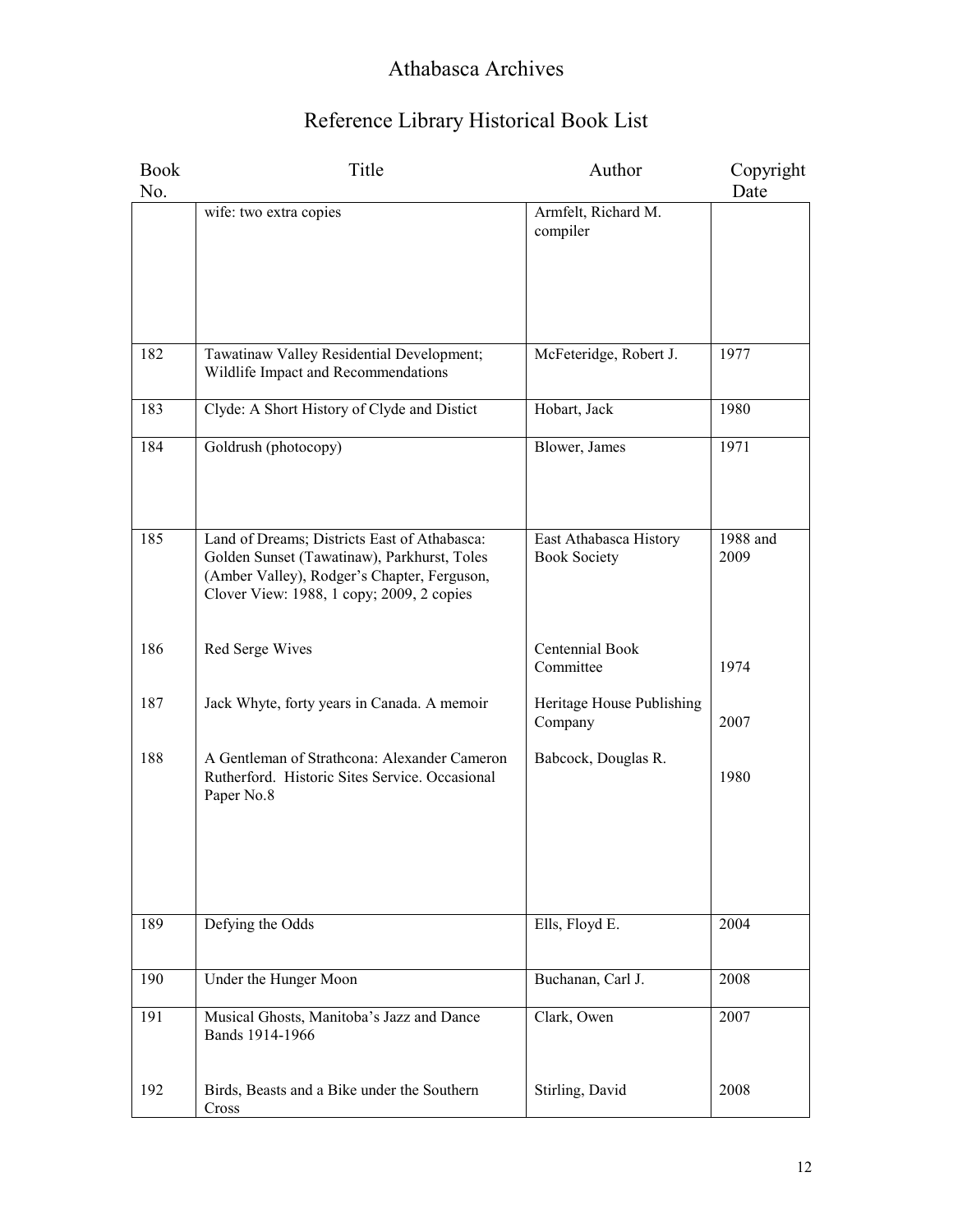| <b>Book</b> | Title                                                                                                          | Author                                                  | Copyright |
|-------------|----------------------------------------------------------------------------------------------------------------|---------------------------------------------------------|-----------|
| No.         |                                                                                                                |                                                         | Date      |
| 193         | Indian Tribes of Alberta                                                                                       | Dempsey, Hugh A.                                        | 1978      |
| 194         | The Northwest Passage By Land, 1865: Being a<br>Narrative of an Expedition From the Atlantic to<br>the Pacific | Milton, Viscount;<br>Cheadle, W. B.                     | 1970      |
| 195         | A History of Funeral Service in Alberta                                                                        | Gunderson, Harald                                       | 1993      |
| 196         | A Short History of Prairie Agriculture                                                                         | Strange, H. G. L.                                       | 1954      |
| 197         | Journey, a quest for Canadian gold                                                                             | Michener, James A.                                      | 1988      |
| 198         | The Crow's Nest Agreement; How It All Began                                                                    | Tebbutt, H. R.; Cookeley,<br>K. J.; compilers           | [1978]    |
| 199         | Elizabeth McDougall; "Madonna of the Plains"                                                                   | Newton, Elise                                           | 1978      |
| 200         | The Pioneers of Old Ontario                                                                                    | Smith, W. L.                                            | 1923      |
| 201         | Song of My Hands                                                                                               | Ryga, George                                            | 1956      |
| 202         | and mighty women too. Stories of Notable<br>Western Canadian Women                                             | MacEwan, Grant                                          | 1975      |
| 203         | The Factual Origin of Our Earth and the Whole<br>Cosmos                                                        | Horochowsky, Teodor;<br>Kamelchuk, Steve,<br>translator | 1957      |
| 204         | Beyond the<br>River and the Bay: Some Observations on the<br>State of the Canadian Northwest in 1811           | Ross, Eric                                              | 1970      |
| 205         | A Guide to the Archives of the Oblates of Mary<br>Immaculate                                                   | Owens, Brian M.; and<br>Roberta, Claude M.              | 1989      |
| 206         | Fur Trade Governor, George Simpson, 1820-1860                                                                  | Chalmers, J. W.                                         | 1960      |
| 207         | Northwest of Sixteen                                                                                           | MacGregor, J. G.                                        | 1958      |
| 208         | Deep Furrows                                                                                                   | Moorhouse, Hopkins                                      | 1918      |
| 209         | Alaska Highway Sketches: Souvenir and Travel<br>Guide                                                          | Silver, Connie                                          | 1963      |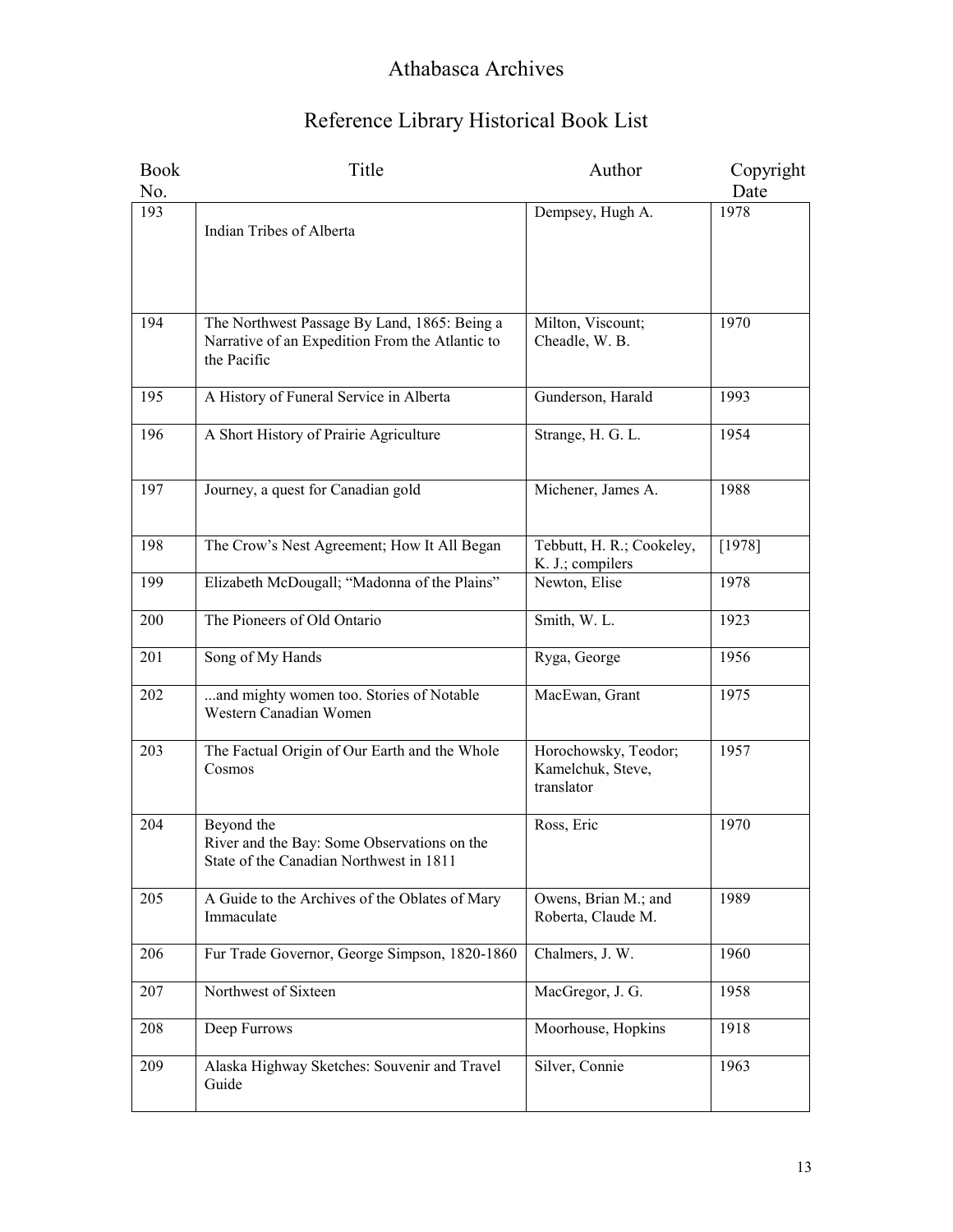| <b>Book</b> | Title                                                                                              | Author                            | Copyright |
|-------------|----------------------------------------------------------------------------------------------------|-----------------------------------|-----------|
| No.         |                                                                                                    |                                   | Date      |
| 210         | A Heart for Nepal; the Dr. Helen Huston Story                                                      | Hankins, Gerald W., M.D.          | 1992      |
| 211         | Flavour of Athabasca                                                                               | Dubie, Shirley                    | 2011      |
| 212         | Place Names of Alberta, Vol. 3                                                                     | Harrison, Tracey                  | 1994      |
| 213         | Place Names of Alberta, Northern Alberta, Vol. I<br>$-$ IV; two copies of III and IV               | Aubrey, Merrily K.                | 1996      |
| 214         | Fort Augustus - Edmonton Northwest Trails and<br>Traffic                                           | MacDonald, George Heath           | 1954      |
| 215         | Behold the Shining Mountains: Travels of<br>Anthony Hendy, 1754-1755                               | MacGregor, James G.               | 1954      |
| 216         | Those Bittersweet Schooldays                                                                       | Charyk, John C.                   | 1977      |
| 217         | Aboriginal Peoples and Archives; A Brief History<br>of Aboriginal and European Relations in Canada | Cottam, S. Barry                  | 1997      |
| 218         | <b>Where Rivers Flow</b>                                                                           | Colley, Kate Brighty              | 1970      |
| 219         | Peace Country Heritage                                                                             | Stacey, C. E.                     | 1974      |
| 220         | North With Peace River Jim                                                                         | Kelly, L.V.                       | 1972      |
| 221         | By A Lake of Sparkling Blue<br>2 copies                                                            | Shwaga, D.                        | 1997      |
| 222         | A Report on Alberta Elections, 1905-1982                                                           |                                   | 1983      |
| 223         | Only Farmers Need Apply                                                                            | Troper, Harold Martin             | 1992      |
| 224         | Memories of a Mountie                                                                              | Shank, Isreal C.                  | 1998      |
| 225         | Why Athabasca? A Brief History of the Origins of<br>Athabasca Landing 2 copies                     | Johnson, Greg                     | 2011      |
| 226         | Memories of Ferguson School<br>2 copies                                                            | Shwaga, D                         | 2002      |
| 227         | <b>Trader King</b>                                                                                 | Weekes, Mary                      | 1949      |
| 228         | Son of the North                                                                                   | Camsell, Charles                  | 1954      |
| 229         | Max and Mary Shwaga<br>2 copies                                                                    | Shwaga, Dora and<br>Hendy, Eileen | 2011      |
| 230         | Northland Trails                                                                                   | Ells, S.C.                        | 1956      |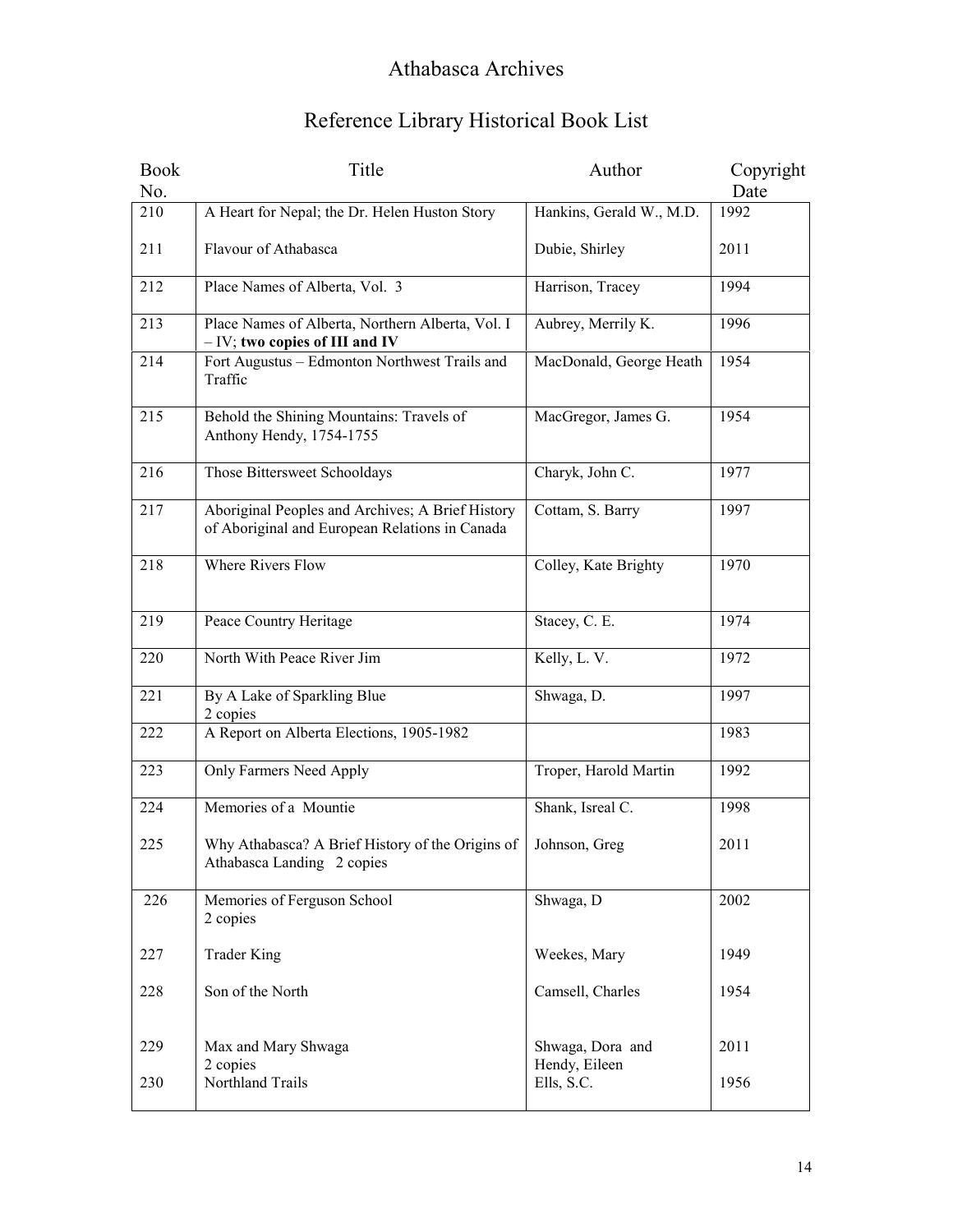| <b>Book</b> | Title                                                                                 | Author                                    | Copyright    |
|-------------|---------------------------------------------------------------------------------------|-------------------------------------------|--------------|
| No.         |                                                                                       |                                           | Date         |
| 231<br>232  | The Little White Schoolhouse<br>Athabasca: 100 Years; In Our Own Words<br>2 copies    | Charyk, John C.<br>The Athabasca Advocate | 1968<br>2012 |
| 233         | From Our Kitchen To Yours                                                             | Athabasca Lioness Club                    | 1986         |
| 234         | 4 – H in Alberta, 1917-1967                                                           | Swindlehurst, E.B.                        | 1967         |
| 235         | People, Our Alberta Heritage Series                                                   | Hamilton, Jacques                         | 1972         |
| 236         | Progress, Our Alberta Heritage Series                                                 | Hamilton, Jacques                         | 1972         |
| 237         | New Pioneers, Our Alberta Heritage Series II                                          | Hamilton, Jacques                         | 1975         |
| 238         | Patchwork of Hearts Cookbook, 1st ed.                                                 | Quilting For Humanity                     | 2012         |
| 239         | Local Push - Global Pull; the untold history of the<br>Athabaska Oil Sands, 1900-1930 | Hunt, Joyce e.                            | 2011         |
| 240         | Edmonton, a history                                                                   | MacGregor, James G.                       | 1967         |
| 241         | Hope is in our Hands                                                                  | Bickell, Katie                            | 2012         |
| 242         | The Beginning of Print Culture in Athabasca<br>Country                                | Demers, Patricia                          | 2010         |
| 243         | Alberta's Weekly Newspapers                                                           | Arthurson, Wayne                          | 2012         |
| 244         | In Search of Ancient Alberta                                                          | Huck, Barbara and<br>Whiteway, Doug       | 1998         |
| 245         | Rails Across the Prairies                                                             | Brown, Ron                                | 2012         |
| 246         | The Alberta Oil Patch, then & now                                                     | McQuarrie, John                           | 2010         |
| 247         | Hudson's Bay Company                                                                  | <b>Assouline Publishing</b>               | 2011         |
| 248         | <b>Buffalo Days and Nights</b>                                                        | Erasmus, Peter                            | 1976         |
| 249         | Through My Eyes; an explorative journey of the<br>northern brother                    | House, James                              | 2012         |
| 250<br>251  | The Pioneer Years, 1895-1914<br>An Introduction to Genealogy & Family History         | Broadfoot, Harry<br>Hendy, Eileen         | 1976<br>1998 |
| 252         | Research                                                                              | Edmonton Journal Group/                   | 2005         |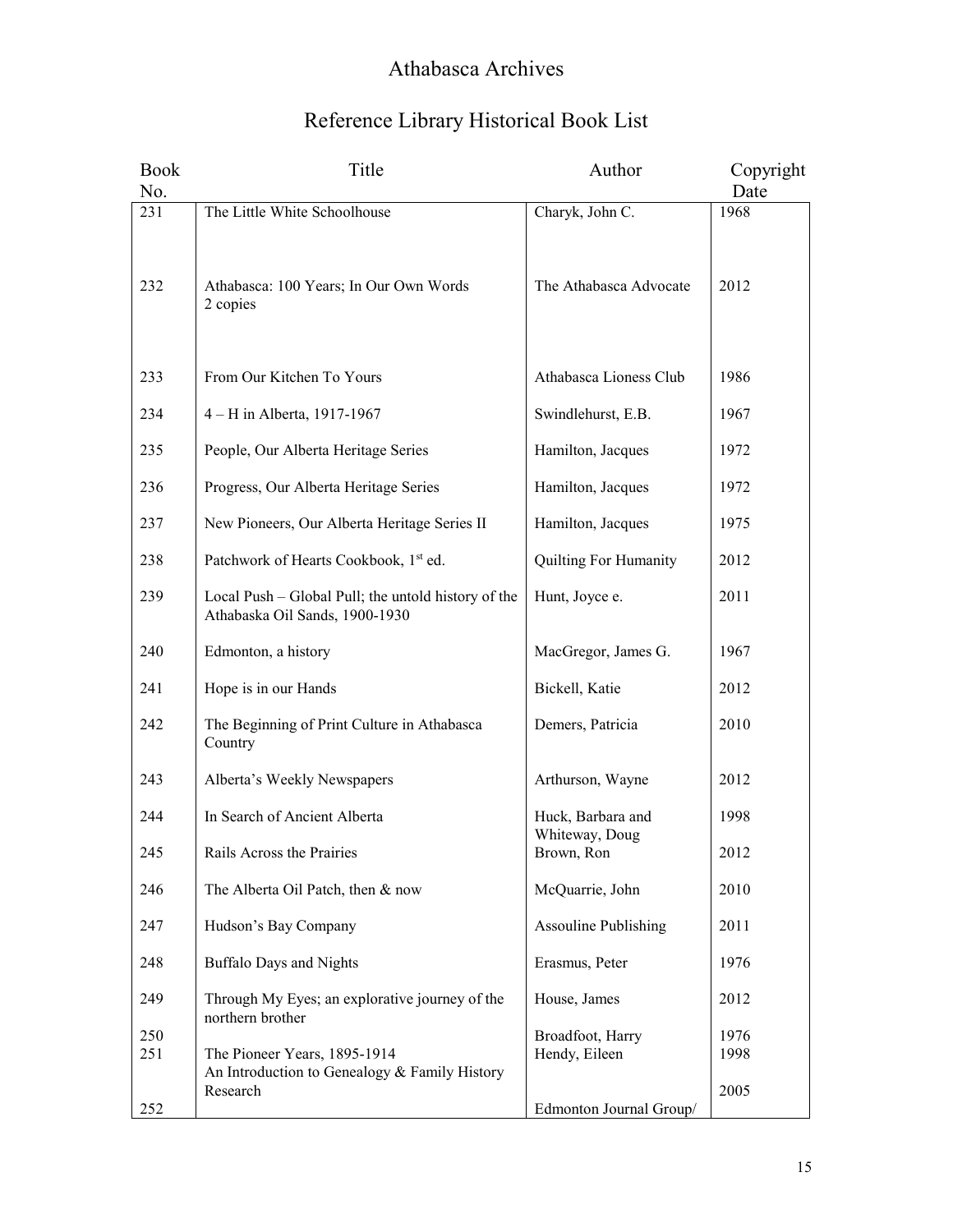| Title                                           | Author                                                                                                                                                                                                                                                                                                                                                                                                                                                                                                                                                                                                                                                   | Copyright                                                                                                                                                                                                           |
|-------------------------------------------------|----------------------------------------------------------------------------------------------------------------------------------------------------------------------------------------------------------------------------------------------------------------------------------------------------------------------------------------------------------------------------------------------------------------------------------------------------------------------------------------------------------------------------------------------------------------------------------------------------------------------------------------------------------|---------------------------------------------------------------------------------------------------------------------------------------------------------------------------------------------------------------------|
|                                                 |                                                                                                                                                                                                                                                                                                                                                                                                                                                                                                                                                                                                                                                          | Date                                                                                                                                                                                                                |
| Alberta, 100 years a home                       |                                                                                                                                                                                                                                                                                                                                                                                                                                                                                                                                                                                                                                                          |                                                                                                                                                                                                                     |
|                                                 |                                                                                                                                                                                                                                                                                                                                                                                                                                                                                                                                                                                                                                                          | 2009                                                                                                                                                                                                                |
|                                                 |                                                                                                                                                                                                                                                                                                                                                                                                                                                                                                                                                                                                                                                          |                                                                                                                                                                                                                     |
|                                                 |                                                                                                                                                                                                                                                                                                                                                                                                                                                                                                                                                                                                                                                          |                                                                                                                                                                                                                     |
|                                                 | Wall, Karen L.                                                                                                                                                                                                                                                                                                                                                                                                                                                                                                                                                                                                                                           | 2012                                                                                                                                                                                                                |
| Game Plan, a social history of sport in Alberta |                                                                                                                                                                                                                                                                                                                                                                                                                                                                                                                                                                                                                                                          |                                                                                                                                                                                                                     |
|                                                 |                                                                                                                                                                                                                                                                                                                                                                                                                                                                                                                                                                                                                                                          | 1935                                                                                                                                                                                                                |
|                                                 |                                                                                                                                                                                                                                                                                                                                                                                                                                                                                                                                                                                                                                                          | 1977                                                                                                                                                                                                                |
|                                                 |                                                                                                                                                                                                                                                                                                                                                                                                                                                                                                                                                                                                                                                          |                                                                                                                                                                                                                     |
|                                                 | Historical Society of                                                                                                                                                                                                                                                                                                                                                                                                                                                                                                                                                                                                                                    | 2012                                                                                                                                                                                                                |
| The Hudson's Bay Company Edmonton House         | Alberta                                                                                                                                                                                                                                                                                                                                                                                                                                                                                                                                                                                                                                                  |                                                                                                                                                                                                                     |
|                                                 |                                                                                                                                                                                                                                                                                                                                                                                                                                                                                                                                                                                                                                                          |                                                                                                                                                                                                                     |
|                                                 |                                                                                                                                                                                                                                                                                                                                                                                                                                                                                                                                                                                                                                                          | 1940                                                                                                                                                                                                                |
|                                                 |                                                                                                                                                                                                                                                                                                                                                                                                                                                                                                                                                                                                                                                          | 2012 update                                                                                                                                                                                                         |
|                                                 |                                                                                                                                                                                                                                                                                                                                                                                                                                                                                                                                                                                                                                                          |                                                                                                                                                                                                                     |
| of Alberta and British Columbia                 |                                                                                                                                                                                                                                                                                                                                                                                                                                                                                                                                                                                                                                                          |                                                                                                                                                                                                                     |
|                                                 | Andra-Warner, Elle                                                                                                                                                                                                                                                                                                                                                                                                                                                                                                                                                                                                                                       | 2004                                                                                                                                                                                                                |
|                                                 |                                                                                                                                                                                                                                                                                                                                                                                                                                                                                                                                                                                                                                                          |                                                                                                                                                                                                                     |
|                                                 |                                                                                                                                                                                                                                                                                                                                                                                                                                                                                                                                                                                                                                                          |                                                                                                                                                                                                                     |
|                                                 |                                                                                                                                                                                                                                                                                                                                                                                                                                                                                                                                                                                                                                                          | 1972, 2013                                                                                                                                                                                                          |
| French Pioneer Two copies                       |                                                                                                                                                                                                                                                                                                                                                                                                                                                                                                                                                                                                                                                          | translation                                                                                                                                                                                                         |
|                                                 |                                                                                                                                                                                                                                                                                                                                                                                                                                                                                                                                                                                                                                                          | by Vivien                                                                                                                                                                                                           |
|                                                 |                                                                                                                                                                                                                                                                                                                                                                                                                                                                                                                                                                                                                                                          | <b>Bosley</b>                                                                                                                                                                                                       |
|                                                 |                                                                                                                                                                                                                                                                                                                                                                                                                                                                                                                                                                                                                                                          | 2014                                                                                                                                                                                                                |
|                                                 |                                                                                                                                                                                                                                                                                                                                                                                                                                                                                                                                                                                                                                                          |                                                                                                                                                                                                                     |
|                                                 |                                                                                                                                                                                                                                                                                                                                                                                                                                                                                                                                                                                                                                                          |                                                                                                                                                                                                                     |
| Success Beyond Belief                           | MacKenzie, Shanley P.                                                                                                                                                                                                                                                                                                                                                                                                                                                                                                                                                                                                                                    | 2012                                                                                                                                                                                                                |
|                                                 |                                                                                                                                                                                                                                                                                                                                                                                                                                                                                                                                                                                                                                                          |                                                                                                                                                                                                                     |
|                                                 |                                                                                                                                                                                                                                                                                                                                                                                                                                                                                                                                                                                                                                                          |                                                                                                                                                                                                                     |
|                                                 |                                                                                                                                                                                                                                                                                                                                                                                                                                                                                                                                                                                                                                                          | 1920                                                                                                                                                                                                                |
|                                                 |                                                                                                                                                                                                                                                                                                                                                                                                                                                                                                                                                                                                                                                          |                                                                                                                                                                                                                     |
| The Flaming Forest                              | Curwood, James Oliver                                                                                                                                                                                                                                                                                                                                                                                                                                                                                                                                                                                                                                    | 1921                                                                                                                                                                                                                |
|                                                 |                                                                                                                                                                                                                                                                                                                                                                                                                                                                                                                                                                                                                                                          |                                                                                                                                                                                                                     |
|                                                 |                                                                                                                                                                                                                                                                                                                                                                                                                                                                                                                                                                                                                                                          |                                                                                                                                                                                                                     |
|                                                 |                                                                                                                                                                                                                                                                                                                                                                                                                                                                                                                                                                                                                                                          | 2014                                                                                                                                                                                                                |
|                                                 |                                                                                                                                                                                                                                                                                                                                                                                                                                                                                                                                                                                                                                                          |                                                                                                                                                                                                                     |
|                                                 | Berton, Pierre                                                                                                                                                                                                                                                                                                                                                                                                                                                                                                                                                                                                                                           | 1972                                                                                                                                                                                                                |
| Klondike; the Last Great Goldrush, 1896-1899    |                                                                                                                                                                                                                                                                                                                                                                                                                                                                                                                                                                                                                                                          |                                                                                                                                                                                                                     |
|                                                 |                                                                                                                                                                                                                                                                                                                                                                                                                                                                                                                                                                                                                                                          |                                                                                                                                                                                                                     |
|                                                 |                                                                                                                                                                                                                                                                                                                                                                                                                                                                                                                                                                                                                                                          | 2005                                                                                                                                                                                                                |
|                                                 |                                                                                                                                                                                                                                                                                                                                                                                                                                                                                                                                                                                                                                                          |                                                                                                                                                                                                                     |
|                                                 |                                                                                                                                                                                                                                                                                                                                                                                                                                                                                                                                                                                                                                                          |                                                                                                                                                                                                                     |
|                                                 | Canadian Escapades: the true story of the author's<br>3 escapes from WW2 POW camps<br>The Golden Grindstone<br>Fire Canoe; prairie steamboat days revisited<br>Journals, Correspondence & Reports 1806-1821<br>Collected Poems of Robert Service<br>Vanishing Sentinels; the remaining grain elevators<br>Robert Service; a great Canadian poet's romance<br>with the North<br>Man Proposes, God Disposes; recollections of a<br>Rochester Playground Cookbook<br>The Valley of Silent Men<br>100 Short Stories of Smith, Alberta<br>100+Years<br>From Poland to Canada; the Journey Continues<br>The John and Zofia Staszewski Family story<br>2 copies | Calgary Herald Group<br>Conrad, Klaus<br>Graham, Angus<br>Barris, Theodore<br>Service, Robert<br>Pearson, Jim A.<br>Maturie, Pierre<br>Gateway Rasmussen<br>Curwood, James Oliver<br>Willis, Sheila<br>Shwaga, Dora |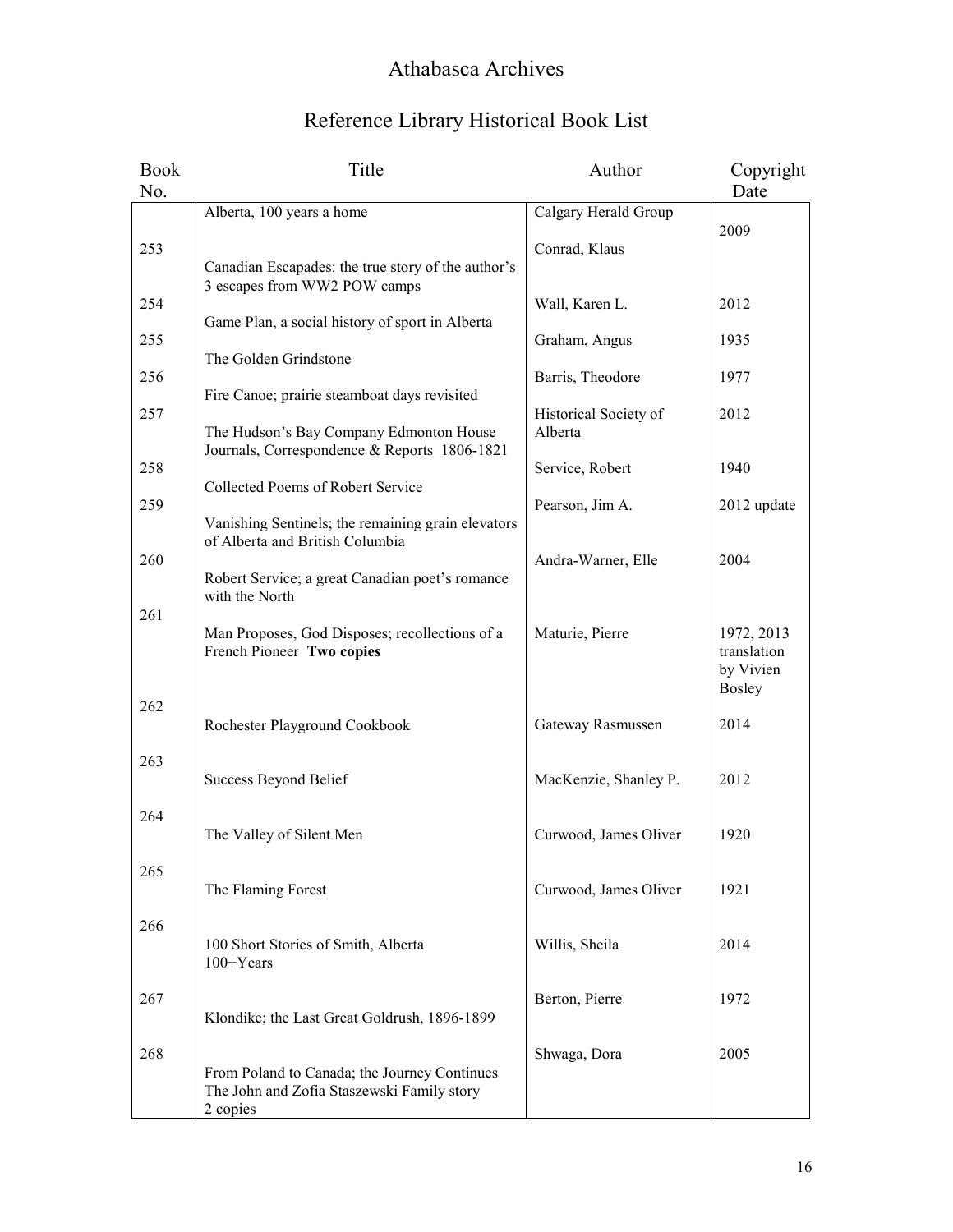| Reference Library Historical Book List |  |  |  |  |
|----------------------------------------|--|--|--|--|
|----------------------------------------|--|--|--|--|

| <b>Book</b> | Title                                                                                       | Author                                                       | Copyright    |
|-------------|---------------------------------------------------------------------------------------------|--------------------------------------------------------------|--------------|
| No.         |                                                                                             |                                                              | Date         |
| 269         | Winning Back the Words; confronting experts in<br>an environmental public hearing           | Richardson, Mary;<br>Sherman, Joan; and<br>Gismondi, Michael | 1993         |
| 270         | Deep Roots. Promising Future.<br><b>UFA 100</b>                                             | Tolton, Gord                                                 | 2009         |
| 271         | More Than Oil; trappers, traders & settlers of<br>northern Alberta                          | Jean, Frances K.                                             | 2012         |
| 272         | Lessons from the Land                                                                       | Casavant, Robert E.                                          | 2015         |
| 273         | Wandering River History Volume 3, 1984-2008                                                 | <b>Wandering River</b><br>Women's Institute                  | 2009         |
| 274         | The Abasand Fiasco                                                                          | Darlene J. Comfort                                           | 1980         |
| 275         | Cream Money; stories of prairie people                                                      | Compiled by Deana J.<br>Driver(Pacholok)                     | 2015         |
| 276         |                                                                                             | Ed Whitcomb                                                  | 2005         |
| 277         | A short history of Alberta<br>History of the Hutterite Mennonites                           | Mrs. Jacob M. Stahl                                          | 1974         |
| 278         | Mrs. Mike                                                                                   | <b>Benedict and Nancy</b><br>Freedman                        | 1946         |
| 279         | Hardships and Happiness, Fawcett and<br>surrounding districts                               | Fawcett History Book<br>Club                                 | 1981         |
| 280         | 80 Years of Progress                                                                        | Westlock History Book<br>Committee                           | C 1985       |
| 281         | Our Legacy, history of Smoky Lake and area                                                  | Smoky Lake and District<br>Cultural and Heritage<br>Society  | 1983         |
| 282         | Alberta Municipal Guide 1946-1947                                                           |                                                              |              |
| 378         | Beaver Tales, history of Ryley & District                                                   | Ryley Ladies' Auxilliary,<br>Royal Canadian Legion<br>#192   | 1978<br>1978 |
| 379         | Building and Working Together, a study of the<br>Thorhild Area<br>2 volumes plus supplement | Thorhild and District<br><b>Historical Society</b>           | 1985         |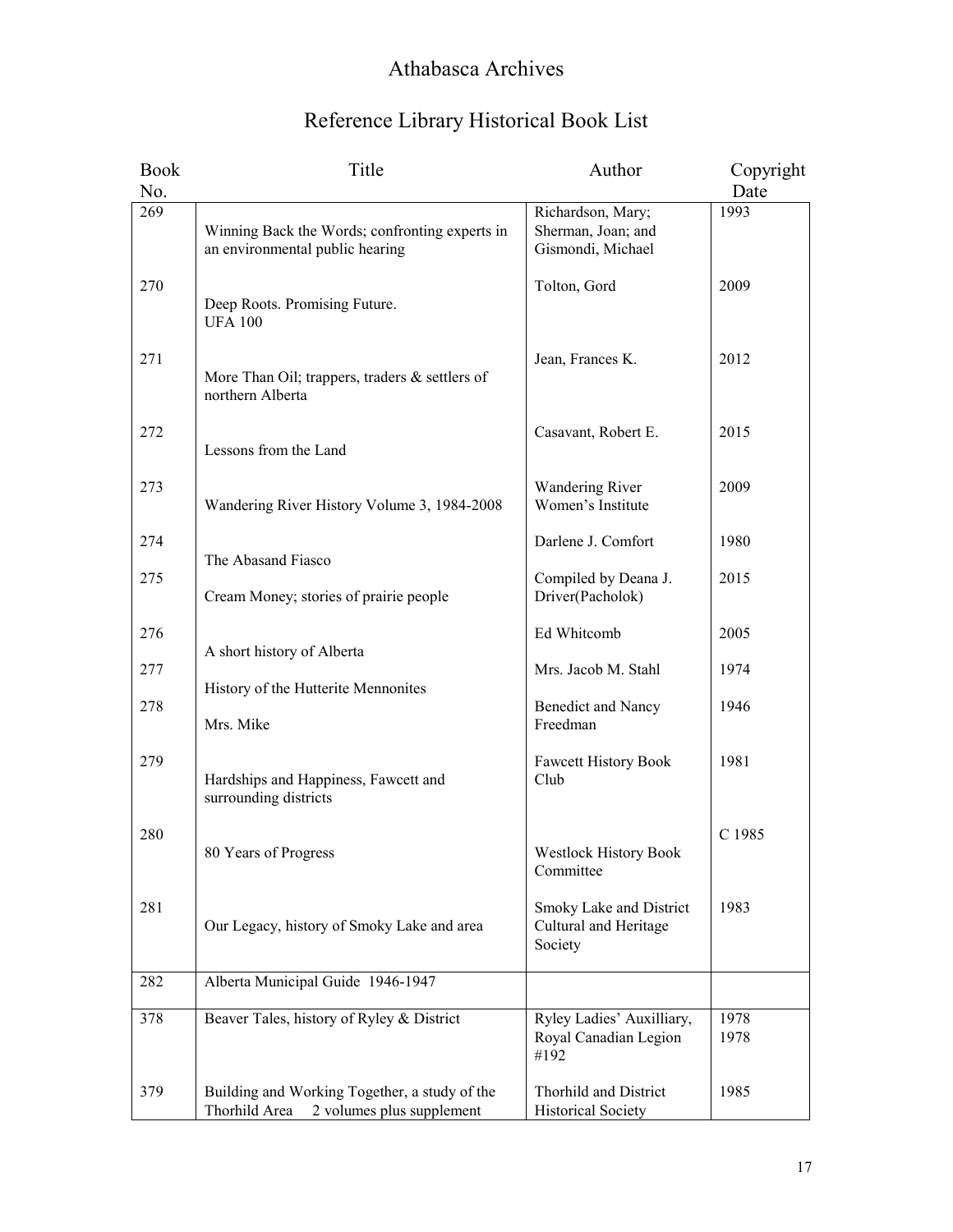| <b>Book</b> | Title                                                                                              | Author                                                  | Copyright |
|-------------|----------------------------------------------------------------------------------------------------|---------------------------------------------------------|-----------|
| No.         |                                                                                                    |                                                         | Date      |
| 388         |                                                                                                    |                                                         |           |
| 389         | In a Canadian Garden                                                                               | Nicole Eaton &                                          |           |
|             | Two copies; one for loaning                                                                        | Hilary Weston                                           | 1989      |
| 394         | <b>Boreal Forest Conference</b><br>Proceedings                                                     | Joan Sherman, ed.                                       | 1991      |
| 395         | <b>Lost Civilizations</b>                                                                          | Ustinov, Feodor M.                                      | 1991      |
| 396         | The First Athabasca University                                                                     | Hughes, L. J.                                           | 1980      |
| 397         |                                                                                                    |                                                         |           |
| 398         | Lac La Biche and the Early Fur Traders<br>2 copies                                                 | McCullough, Edward J.;<br>Maccagno, Michael             | 1991      |
| 399         | From the Past to the Future $- A$ Guide to the<br>Holdings of the U of A Archives                  | Corbett, Bryan<br>Project Coordinator                   | 1992      |
| 400         |                                                                                                    |                                                         |           |
| 401         | Glimpses of Canada by Young Canadians                                                              | Richmond Park School<br>Grades $4 - 8$ & Night<br>Class | [1930's]  |
| 402         | How to Tape Instant Oral Biographies                                                               | Zimmerman, William                                      | 1988      |
| 403         | The Window of Our Memories                                                                         | Carter, Velma<br>Akili, Wanda Laffler                   | 1981      |
| 404         | The Window of Our Memories<br>Vol. $2$ – The New Generation                                        | Carter, Velma<br>Carter, Leah Suzanne                   | 1990      |
| 405         | Tracing Your Ancestors in Alberta                                                                  | Lemieux, Victoria<br>Leonard, David                     | 1992      |
| 406         | Dreams and Determination: The Legacy<br>Continues. A History of Grassland and Districts,<br>Vol. 2 | Jennie Heatherington,<br>Committee Chair                | 2018      |
| 407         | Tales & Trails: Dunstable & Area History                                                           | <b>Dunstable Communities</b><br>Historical Society      | 2007      |
| 408         | Clearwater Memories: Fort McMurry, Dog<br>Teams, Snow Machines, Traplines                          | Blair Jean                                              | 2016      |
| 410         | Across the River and Back: The Kawulok Story                                                       | Vi Kowalchuk                                            | 1989      |
| 411         | Handbook for Patrol Leaders. Provenance: J. E.<br>Appleby                                          | Boy Scouts of America                                   | 1929      |
| 412         | Paul and Eva Krawec                                                                                | Alec Krawec/Eileen Hendy                                | 2015      |
|             |                                                                                                    |                                                         |           |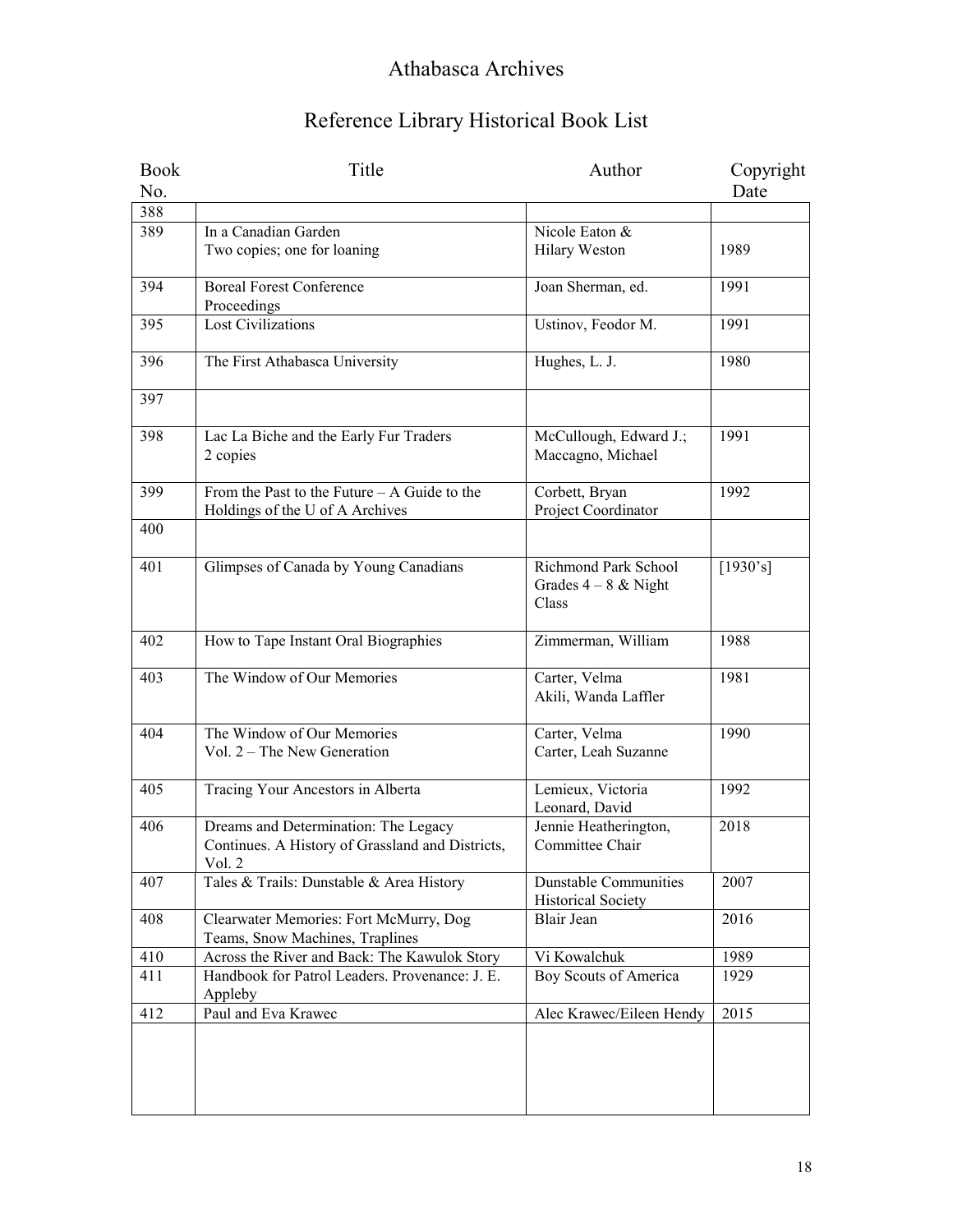| <b>Book</b> | Title                                                    | Author                    | Copyright  |
|-------------|----------------------------------------------------------|---------------------------|------------|
| No.         |                                                          |                           | Date       |
| 413         | University of Alberta Alumni Directory 1996              | Donated by Cheryl Balay   | 1996       |
| 414         | Hees Family History (Burke Family)                       | Donated by Ken Suitor via | nd         |
|             |                                                          | Roy Fodchuk               |            |
| 415         | Alberta Winter Games Edson '86, Feb. 26 -                | Alberta Winter Games      | 1986       |
|             | March 2                                                  |                           |            |
| 416         | Atlas of Canada: Department of Mines and                 | Government of Canada      | 1957       |
|             | Technical Surveys: Geographical Branch, Ottawa,          |                           |            |
|             | Canada                                                   |                           |            |
| 417         | Golden Memories                                          | Mary Olson                | 2019       |
| 418         | The Athabasca Ryga - Ed. David Gregory: 11               | George Ryga               | 1990       |
|             | extra copies                                             |                           |            |
| 419         | Concise Place Names of Alberta                           | Edited by Merrily Aubrey  | 2006       |
| 420         | Tracing Your Ancestors in Alberta                        | Victoria Lemieux and      | 1992       |
|             |                                                          | David Leonard             |            |
| 421         | Alberta Election Results 1882-1992                       | Documentary Heritage      | 1992       |
|             |                                                          | Society of Alberta        |            |
| 422         | The Lure of the Peace Country 1872 - 1914                | David Leonard and         | 1992       |
|             |                                                          | Victoria Lemieux          |            |
| 423         | Delayed Frontier: The Peace River Country to<br>1909     | David W. Leonard          | 1995       |
| 424         | The Last Great West: The Agricultural Settlement         | David W. Leonard          | 2005       |
|             | of the Peace River Country to 1914                       |                           |            |
| 425         | The Standard Dictionary of Facts: A Practical            | The Frontier Press        | 1920       |
|             | Handbook of Ready Reference based upon<br>Everyday Needs | Company, Buffalo, NY      |            |
| 426         | Alberta in the $20^{th}$ Century, Vols $1 - 12$          | <b>United Western</b>     | 1991       |
| $1 - 12$    | Vol 13: Centennial Limited Ed. 1905-2005                 | Communications Ltd.,      |            |
| 13          | (An extra set discarded from the Library                 | Edmonton                  |            |
| 427         | Clearwater River: Fort McMurray to Methye                | Blair Jean,               | 2020       |
|             | Portage                                                  |                           |            |
| 428         | Echoes of the Past: History of Bonnyville and            | Members of the Book       | nd         |
|             | District                                                 | Committee                 |            |
| 429         | Historic Trails Alberta                                  | Mark Anderako             | 1985       |
| 430         | Moose, Mice & Muskrats                                   | Robert C. White           | 1996       |
| 431         | George V and Edward VIII                                 |                           | 1936       |
| 432         | <b>Coronation Souvenir Book</b>                          |                           | 1937       |
| 433         | Royal Visit 1939 Official Programme                      |                           | 1939       |
| 434         | The Prairie Novels                                       | George Ryga               | 2004       |
| 435         | The Other Plays: four copies                             | George Ryga               | 2004       |
| 436         | Backdoor to the Yukon: Diary of Otto Lahser              | Edited by Carl Lahser     | 1996       |
| 437         | Baz: The Biography of S/L Ian Bazalgette VC              | David Birrel              | 1996, 2006 |
|             | Three copies                                             |                           |            |
| 438         | The Senate. $3^{rd}$ Session, $10^{th}$ Parliament -     | Canadian Senate           | 1907       |
|             | Committees - Select Committees - Value of the            | Committee                 |            |
|             | Saskatchewan Watershed, etc. (Proceedings) 1907          |                           |            |
| 439         | Athabasca Landing RNWMP 1893 - 1912:                     | Compiled by Edith Jordan  | c. 1980s   |
|             | Northern News, Athabasca Times, Athabasca                |                           |            |
|             | Echo.                                                    |                           |            |